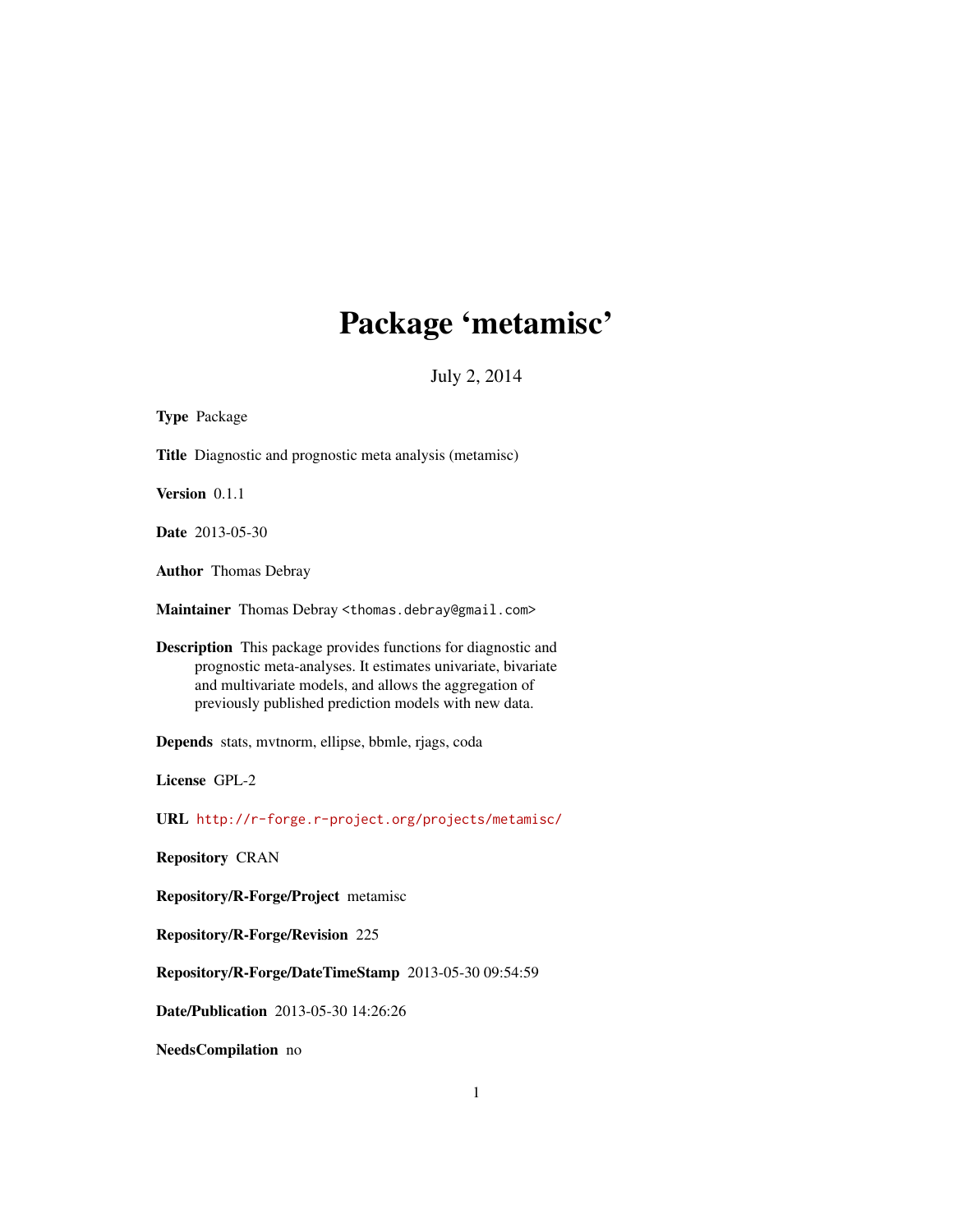# <span id="page-1-0"></span>R topics documented:

|       |                  | $\overline{\phantom{a}}$ |
|-------|------------------|--------------------------|
|       |                  | $\overline{4}$           |
|       |                  | 5                        |
|       |                  | 5                        |
|       |                  | 6                        |
|       |                  | 7                        |
|       |                  | $\sqrt{8}$               |
|       |                  |                          |
|       |                  |                          |
|       |                  |                          |
|       |                  |                          |
|       |                  |                          |
|       | <b>Scheidler</b> |                          |
|       |                  |                          |
|       |                  |                          |
|       |                  |                          |
|       |                  |                          |
|       |                  |                          |
| Index |                  | 24                       |
|       |                  |                          |

metamisc-package *Diagnostic and prognostic meta-analysis*

### Description

This package provides functions for diagnostic and prognostic meta-analyses. It estimates univariate, bivariate and multivariate models, and allows the aggregation of previously published prediction models with new data.

# Details

| Package: | metamisc   |
|----------|------------|
| Type:    | Package    |
| Version: | 0.1.1      |
| Date:    | 2013-05-30 |
| License: | $GPL-2$    |
|          |            |

The package provides tools for the meta-analysis of individual participant (IPD) and/or aggregate data (AD). At this stage, it is possible to pool univariate (with [uvmeta](#page-18-1)) and bivariate (with [riley](#page-9-1)) summary data using frequentist and Bayesian approaches.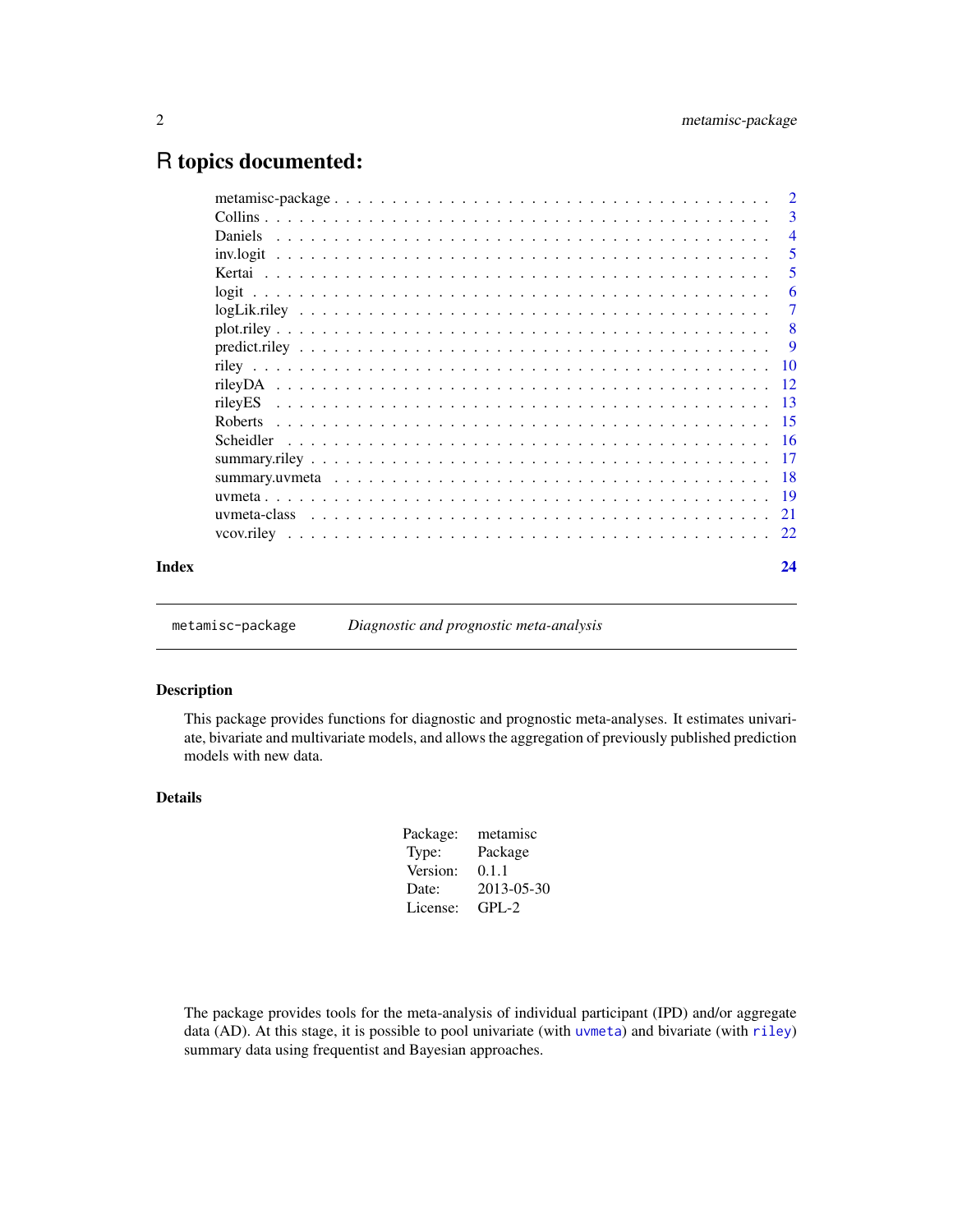#### <span id="page-2-0"></span>Collins 3

# Author(s)

Thomas Debray <thomas.debray@gmail.com>

#### References

DerSimonian R, Laird N. Meta-analysis in clinical trials. *Controlled Clinical Trials* 1986; 7: 177– 188.

Reitsma J, Glas A, Rutjes A, Scholten R, Bossuyt P, Zwinderman A. Bivariate analysis of sensitivity and specificity produces informative summary measures in diagnostic reviews. *Journal of Clinical Epidemiology* 2005; 58: 982–990.

Riley RD, Thompson JR, Abrams KR. An alternative model for bivariate random-effects metaanalysis when the within-study correlations are unknown. *Biostatistics* 2008; 9: 172–186.

# See Also

[Daniels](#page-3-1), [Kertai](#page-4-1), [riley](#page-9-1), [Scheidler](#page-15-1), [uvmeta](#page-18-1)

Collins *Collins data*

#### Description

A meta-analysis of nine clinical trials investigating the effect of taking diuretics during pregnancy on the risk of pre-eclampsia.

#### Usage

data(Collins)

#### Format

A data frame with 9 observations on the following 2 variables.

logOR a numeric vector with treatment effect sizes (log odds ratio)

SE a numeric vector with the standard error of the treatment effect sizes

# Source

Collins, R., Yusuf, S., Peto, R. Overview of randomised trials of diuretics in pregnancy. *British Medical Journal* 1985, 290, 17–23.

Hardy, R.J. Thompson, S.G. A likelihood approach to meta-analysis with random effects. *Statistics in Medicine* 1996; 15:619–629.

#### Examples

data(Collins)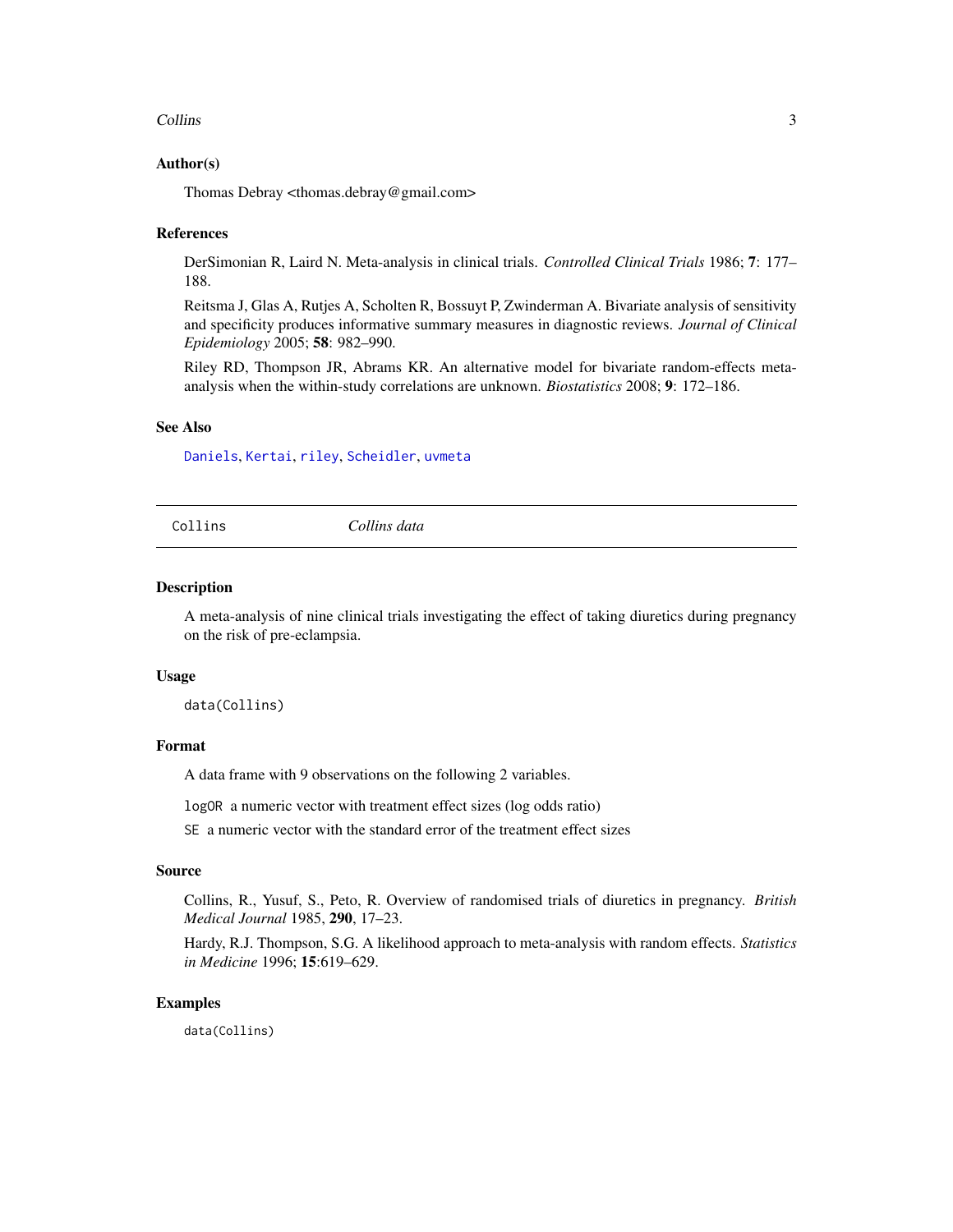<span id="page-3-1"></span><span id="page-3-0"></span>

Data frame with treatment differences in CD4 cell count.

#### Usage

data("Daniels")

# Format

A data frame with 15 observations on the following 2 variables.

- Y1 Treatment differences for the log hazard ratio for the development of AIDS or death over 2 years.
- vars1 Error variances of Y1.
- Y2 Difference in mean change in CD4 cell count between baseline and 6 month for studies of the AIDS Clinical Trial Group

vars2 Error variances of Y2.

#### Details

The Daniels data comprises 15 phase II/III randomized clinical trials of the HIV Disease Section of the Adult AIDS Clinical Trials Group of the National Institutes of Health, which had data available as of May 1996, which had at least six months of follow-up on some patients and in which at least one patient developed AIDS or died.

#### Source

Daniels MJ, Hughes MD. Meta-analysis for the evaluation of potential surrogate markers. *Statistics in Medicine* 1997; 16: 1965–1982.

Riley RD, Thompson JR, Abrams KR. An alternative model for bivariate random-effects metaanalysis when the within-study correlations are unknown. *Biostatistics* 2008; 9: 172–186.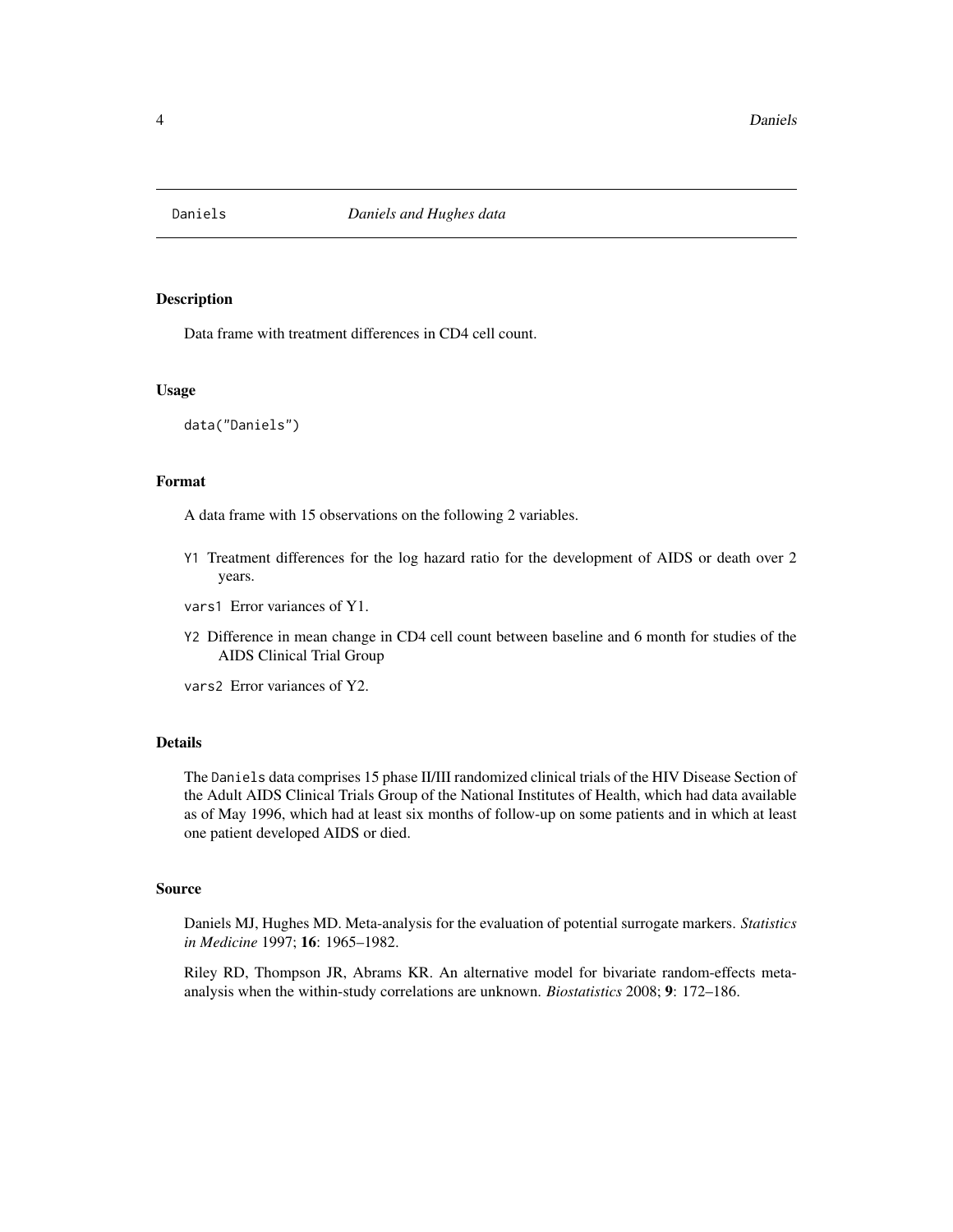<span id="page-4-2"></span><span id="page-4-0"></span>

Transforms a linear predictor into a probability.

# Usage

```
inv.logit(x)
```
# Arguments

x A vector of numerics (between -Inf and Inf)

# Value

A vector of numerics between 0 and 1.

# Author(s)

Thomas Debray <thomas.debray@gmail.com>

# See Also

[logit](#page-5-1)

<span id="page-4-1"></span>Kertai *Kertai data*

#### Description

Data frame with diagnostic accuracy data from exercise electrocardiography.

# Usage

```
data("Kertai")
```
# Format

One data frame with 4 variables.

- TP integer. number of true positives
- FN integer. number of false negatives
- FP integer. number of false positives
- TN integer. number of true negatives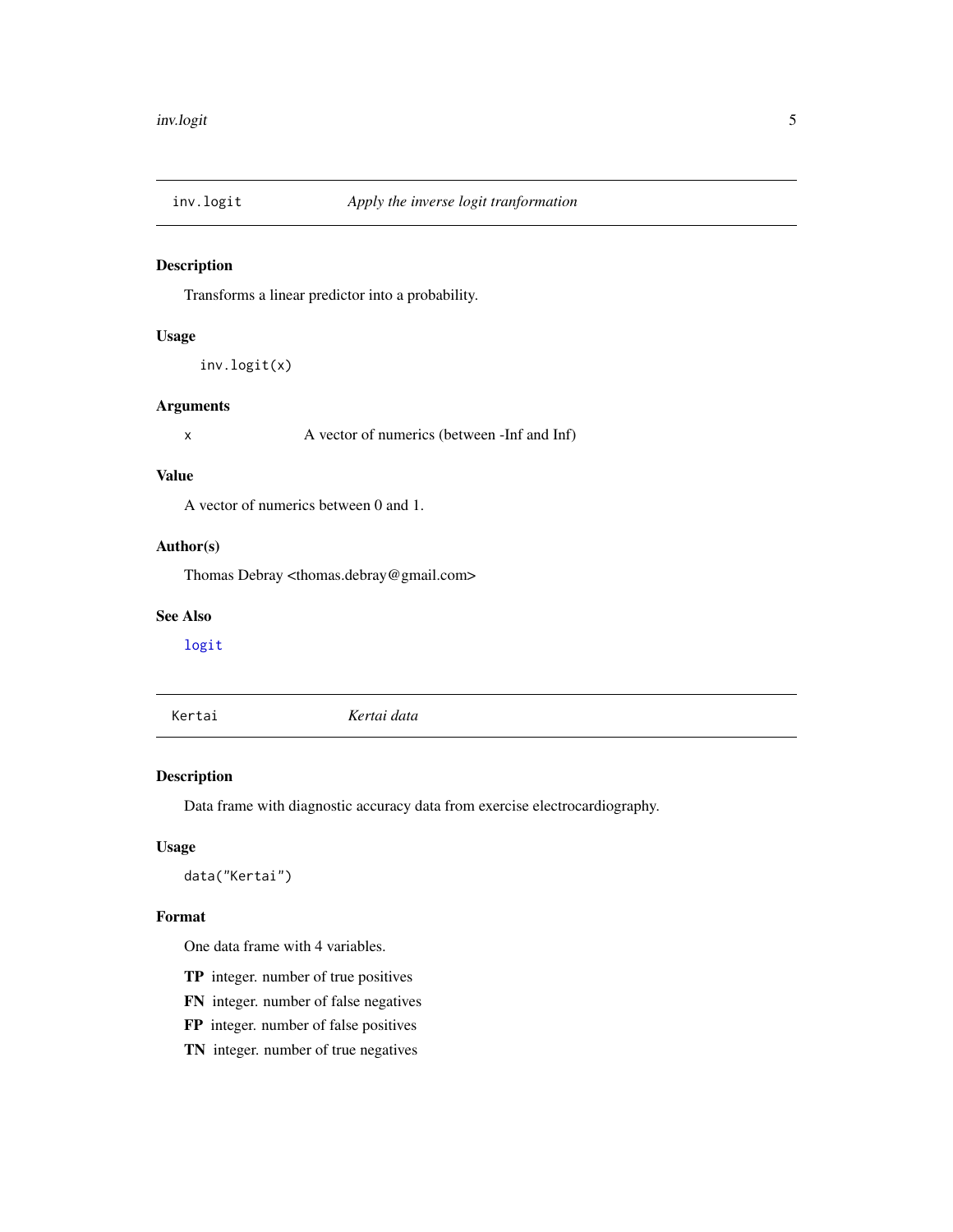# <span id="page-5-0"></span>Details

The Kertai data set is a meta-analysis of prognostic test studies and comprises 7 studies where the diagnostic test accuracy of exercise electrocardiography for predicting cardiac events in patients undergoing major vascular surgery was measured.

#### Source

Kertai MD, Boersma E, Bax JJ, Heijenbrok-Kal MH, Hunink MGM, L'talien GJ, Roelandt JRTC, van Urk H, Poldermans D. A meta-analysis comparing the prognostic accuracy of six diagnostic tests for predicting perioperative cardiac risk in patients undergoing major vascular surgery. *Heart* 2003; 89: 1327–1334.

Jackson D, Riley RD, & White IW. Multivariate meta-analysis: Potential and promise. *Statistics in Medicine* 2010; 30: 2481–2498.

#### <span id="page-5-1"></span>logit *Apply logit tranformation*

# Description

Transforms values between 0 and 1 to values between -Inf and Inf.

#### Usage

logit(x)

#### Arguments

x A vector of numerics (between 0 and 1)

#### Value

A vector of numerics (between -Inf and Inf).

#### Author(s)

Thomas Debray <thomas.debray@gmail.com>

#### See Also

[inv.logit](#page-4-2)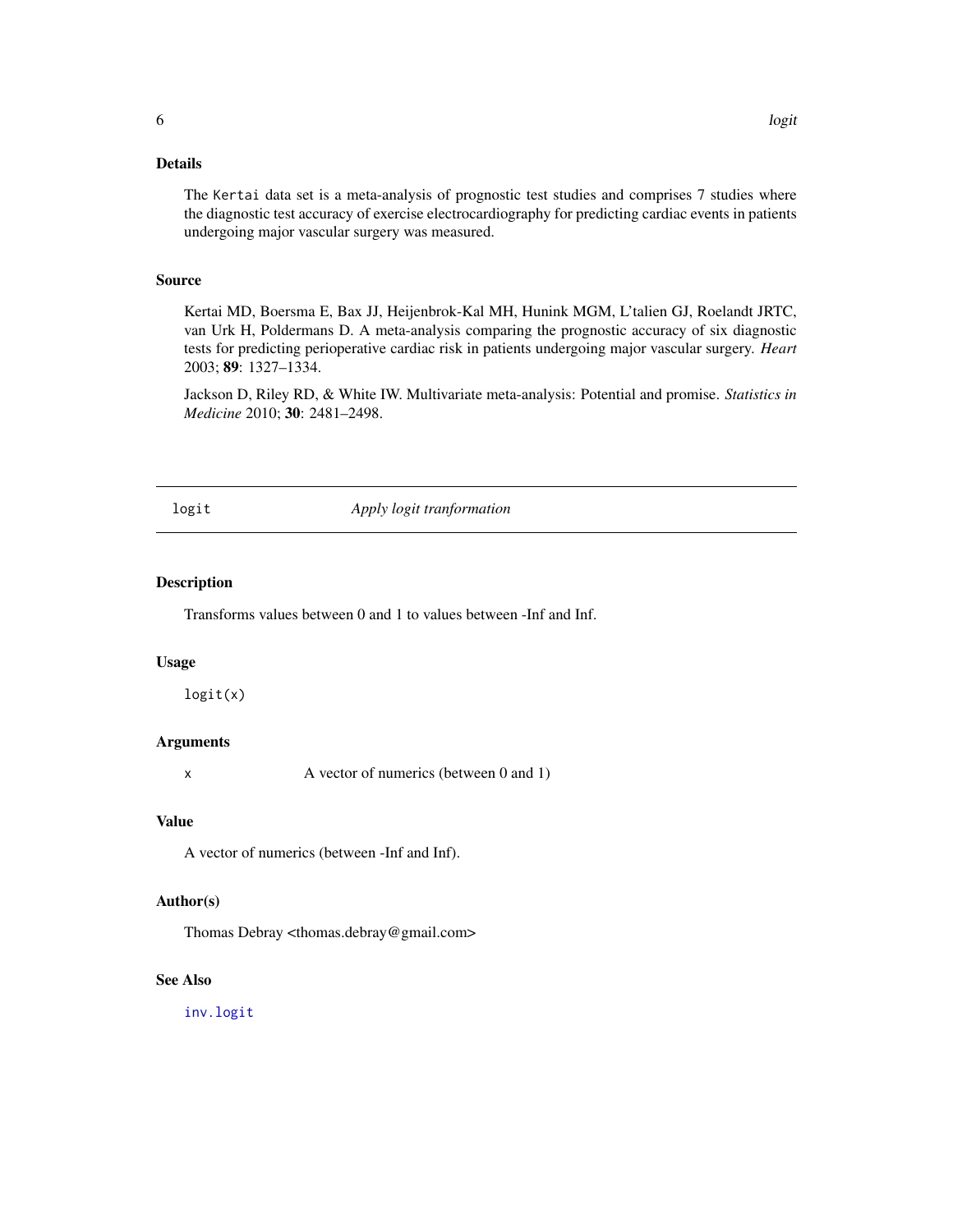<span id="page-6-1"></span><span id="page-6-0"></span>

This function provides the (restricted) log-likelihood of a fitted model.

#### Usage

```
## S3 method for class 'riley'
logLik(object, ...)
```
#### **Arguments**

| obiect                  | a riley object, representing a fitted alternative model for bivariate random-<br>effects meta-analysis when the within-study correlations are unknown. |
|-------------------------|--------------------------------------------------------------------------------------------------------------------------------------------------------|
| $\cdot$ $\cdot$ $\cdot$ | arguments to be passed on to other functions, currently ignored                                                                                        |

# Value

Returns an object of class logLik. This is the (restricted) log-likelihood of the model represented by object evaluated at the estimated coefficients. It contains at least one attribute, "df" (degrees of freedom), giving the number of (estimated) parameters in the model.

# Author(s)

Thomas Debray <thomas.debray@gmail.com>

# References

Riley RD, Thompson JR, Abrams KR. An alternative model for bivariate random-effects metaanalysis when the within-study correlations are unknown. *Biostatistics* 2008; 9: 172–186.

# See Also

[plot.riley](#page-7-1), [predict.riley](#page-8-1), [summary.riley](#page-16-1), [riley](#page-9-1), [rileyDA](#page-11-1), [rileyES](#page-12-1)

#### Examples

```
data(Scheidler)
ds <- Scheidler[which(Scheidler$modality==1),]
fit <- riley(ds, type="test.accuracy")
logLik(fit)
```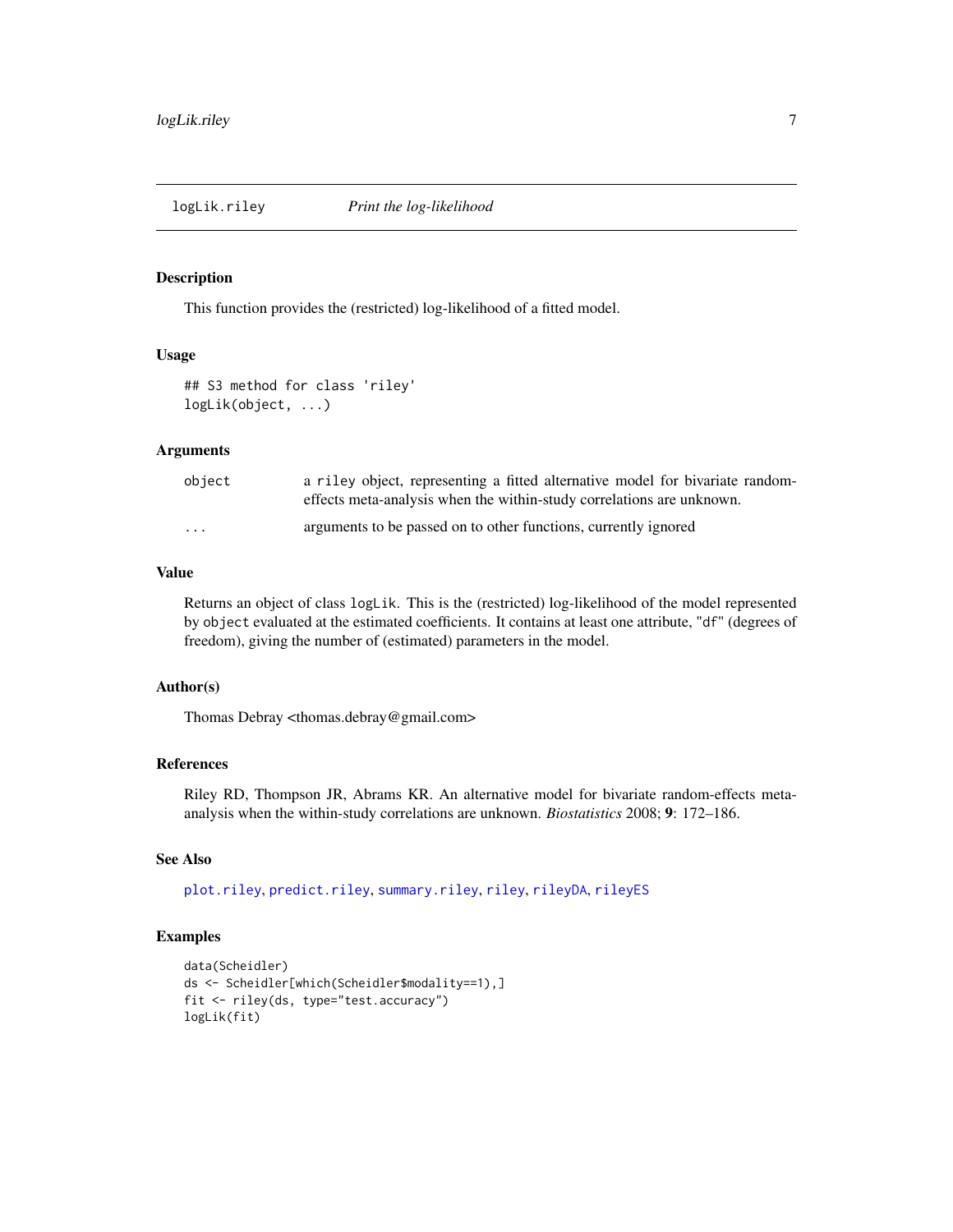<span id="page-7-1"></span><span id="page-7-0"></span>

This function plots the summary sensitivity and false positive rate with their corresponding confidence regions.

# Usage

```
## S3 method for class 'riley'
plot(x, plotsumm = TRUE, plotnumeries = TRUE, level = 0.95,main="", ylim = c(0,1), xlim = c(0,1), pch = 1, lty = 1, lwd = 1,
cex.numerics=0.45, add=FALSE, ...)
```
#### Arguments

| $\mathsf{x}$ | a riley object.                                                                             |
|--------------|---------------------------------------------------------------------------------------------|
| plotsumm     | logical, should the plot draw the summary pair of sensitivity and false positive<br>rate?   |
| plotnumerics | logical, should the plot contain a summary table of sensitivity and false positive<br>rate? |
| level        | numeric, the level for calculations of confidence intervals                                 |
| main         | string, title of the plot                                                                   |
| ylim         | numeric of length 2, which section of the sensitivities to plot?                            |
| xlim         | numeric of length 2, which section of the false positive rates to plot?                     |
| pch          | integer, symbol for the pair of mean sensitivity and false positive rate                    |
| lty          | integer, line type of confidence curve                                                      |
| lwd          | integer, line width of the confidence curve.                                                |
| cex.numerics | numeric, text size                                                                          |
| add          | logical, should the confidence region be added to the current plot?                         |
| $\cdots$     | arguments to be passed on to other functions                                                |
|              |                                                                                             |

# Author(s)

Thomas Debray <thomas.debray@gmail.com>

# References

Riley RD, Thompson JR, Abrams KR. An alternative model for bivariate random-effects metaanalysis when the within-study correlations are unknown. *Biostatistics* 2008; 9: 172–186.

#### See Also

[riley](#page-9-1)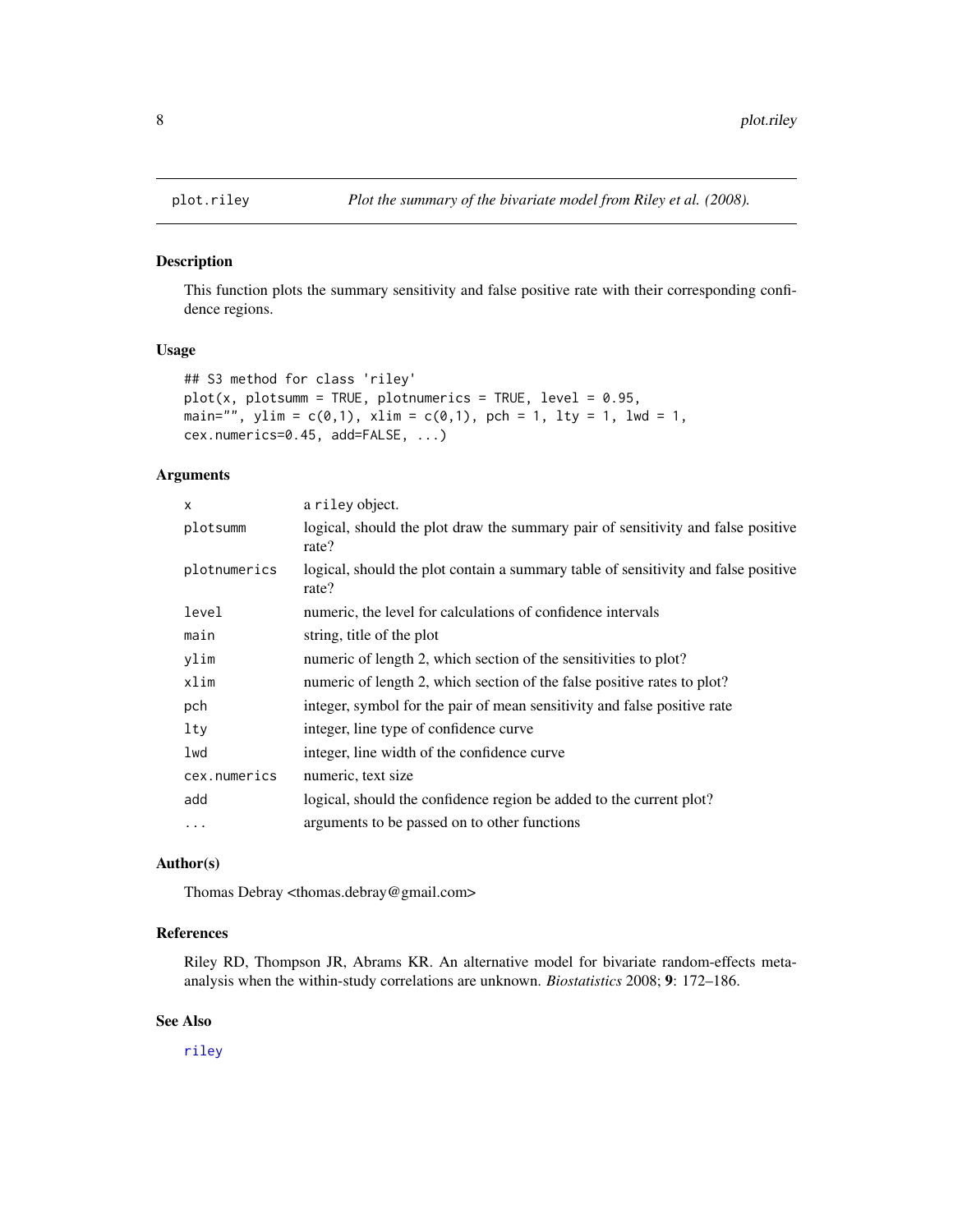# <span id="page-8-0"></span>predict.riley 9

#### Examples

data(Scheidler)

```
ds1 <- Scheidler[which(Scheidler$modality==1),]
ds2 <- Scheidler[which(Scheidler$modality==2),]
ds3 <- Scheidler[which(Scheidler$modality==3),]
#Perform the analyses
fit1 <- riley(ds1, type="test.accuracy")
fit2 <- riley(ds2, type="test.accuracy")
fit3 <- riley(ds3, type="test.accuracy")
plot(fit1,plotnumerics=FALSE,pch=0) #CT
plot(fit2,plotnumerics=FALSE,add=TRUE,pch=1) #LAG
plot(fit3,plotnumerics=FALSE,add=TRUE,pch=2) #MRI
```
<span id="page-8-1"></span>predict.riley *Prediction Interval*

# Description

Calculates a prediction interval for the summary parameters of Riley's alternative model for bivariate random-effects meta-analysis. This interval predicts in what range future observations will fall given what has already been observed.

#### Usage

## S3 method for class 'riley'  $predict(object, level = 0.95, ...)$ 

#### Arguments

| object   | a riley object.                                             |
|----------|-------------------------------------------------------------|
| level    | numeric, the level for calculations of confidence intervals |
| $\cdots$ | arguments to be passed on to other functions                |

#### Details

Prediction intervals are based on Student's t-distribution with (numstudies - 5) degrees of freedom.

# Value

Array containing prediction intervals for the summary estimates beta1 and beta2 (for effect size data), or for the mean sensitivity and false positive rate (diagnostic test accuracy data).

#### Author(s)

Thomas Debray <thomas.debray@gmail.com>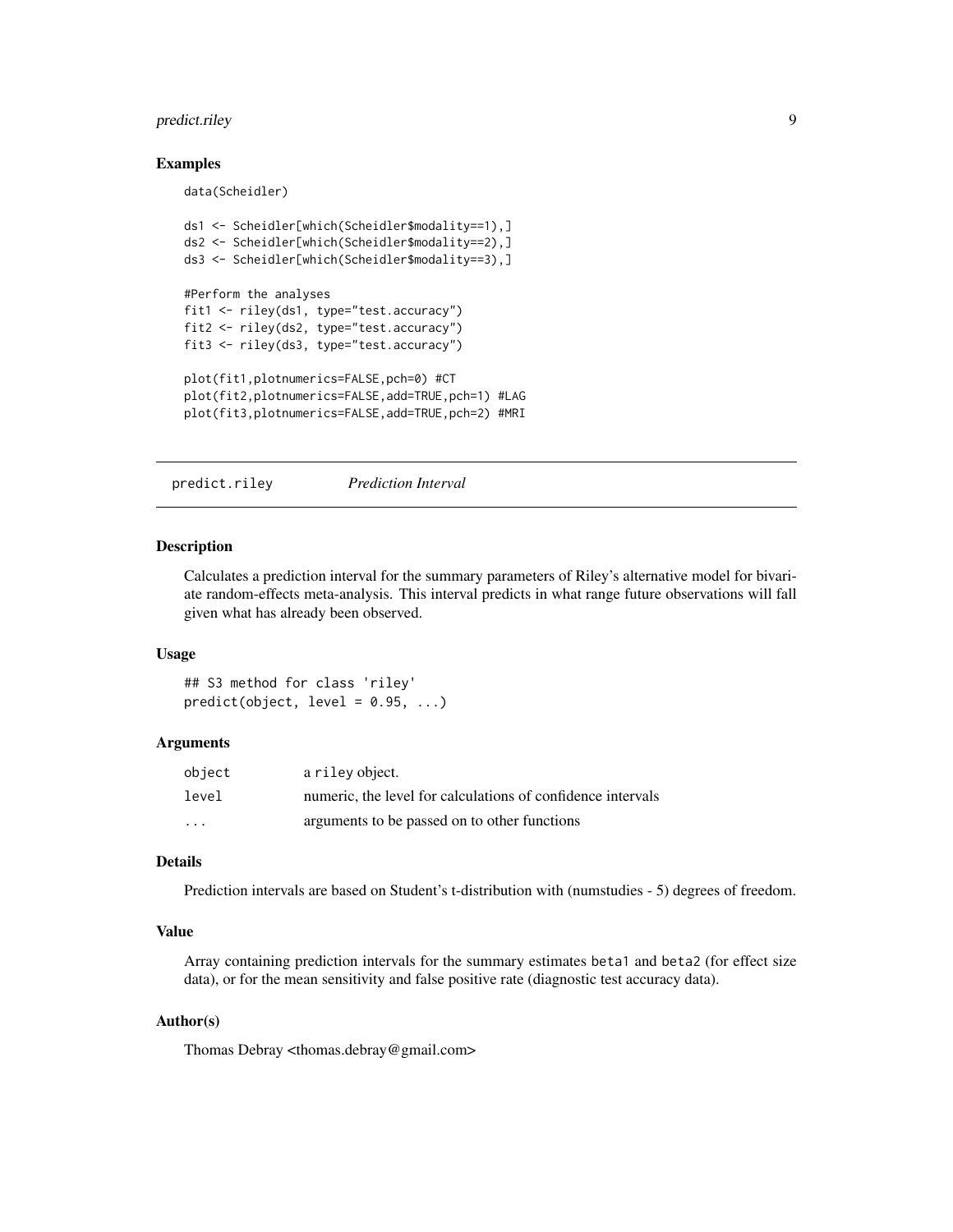#### <span id="page-9-0"></span>See Also

[riley](#page-9-1)

<span id="page-9-1"></span>riley *Fit the alternative model for bivariate random-effects meta-analysis (Riley)*

#### **Description**

This function fits the alternative model for bivariate random-effects meta-analysis when the withinstudy correlations are unknown. This bivariate model was proposed by Riley et al. (2008) and is similar to the general bivariate random-effects model (van Houwelingen et al. 2002), but includes an overall correlation parameter rather than separating the (usually unknown) within- and betweenstudy correlation. As a consequence, the alternative model is not fully hierarchical, and estimates of additional variation beyond sampling error (psi) are not directly equivalent to the between-study variation (tau) from the general model. This model is particularly useful when there is large withinstudy variability, few primary studies are available or the general model estimates the between-study correlation as 1 or -1. Although the model can also be used for diagnostic test accuracy data when substantial within-study correlations are expected, assuming zero within-study correlations (i.e. applying Reitsma's approach) is usually justified (Reitsma et al. 2005, Daniels and Hughes 1997, Korn et al. 2005, Thompson et al. 2005, Van Houwelingen et al. 2002).

#### Usage

riley(X, type="effect.size", optimization = "Nelder-Mead", control = list(), ...) ## Default S3 method: riley(X, type="effect.size", optimization = "Nelder-Mead", control = list(), ...)

#### Arguments

| X            | data frame containing integer variables TP, FN, FP and TN (for diagnostic test<br>accuracy data, cfr. rileyDA) or numeric variables Y1, vars1, Y2 and vars2 (for<br>effect size data, cfr. rileyES).                                                                                                                                                                 |
|--------------|----------------------------------------------------------------------------------------------------------------------------------------------------------------------------------------------------------------------------------------------------------------------------------------------------------------------------------------------------------------------|
| type         | a character string defining the type of data that is being summarized. Defaults to<br>"effect.size" for summarizing effect sizes for which the normality assump-<br>tion holds (for more details see rileyES). Diagnostic test accuracy data (i.e.<br>sensitivities and specificities) can be pooled by choosing "test. accuracy" (for<br>more details see rileyDA). |
| optimization | The optimization method that should be used for minimizing the negative (re-<br>stricted) log-likelihood function. The default method is an implementation of<br>that of Nelder and Mead (1965), that uses only function values and is robust but<br>relatively slow. Other methods are described in optim.                                                          |
| control      | A list of control parameters to pass to optim.                                                                                                                                                                                                                                                                                                                       |
| $\cdots$     | arguments to be passed on to other functions.                                                                                                                                                                                                                                                                                                                        |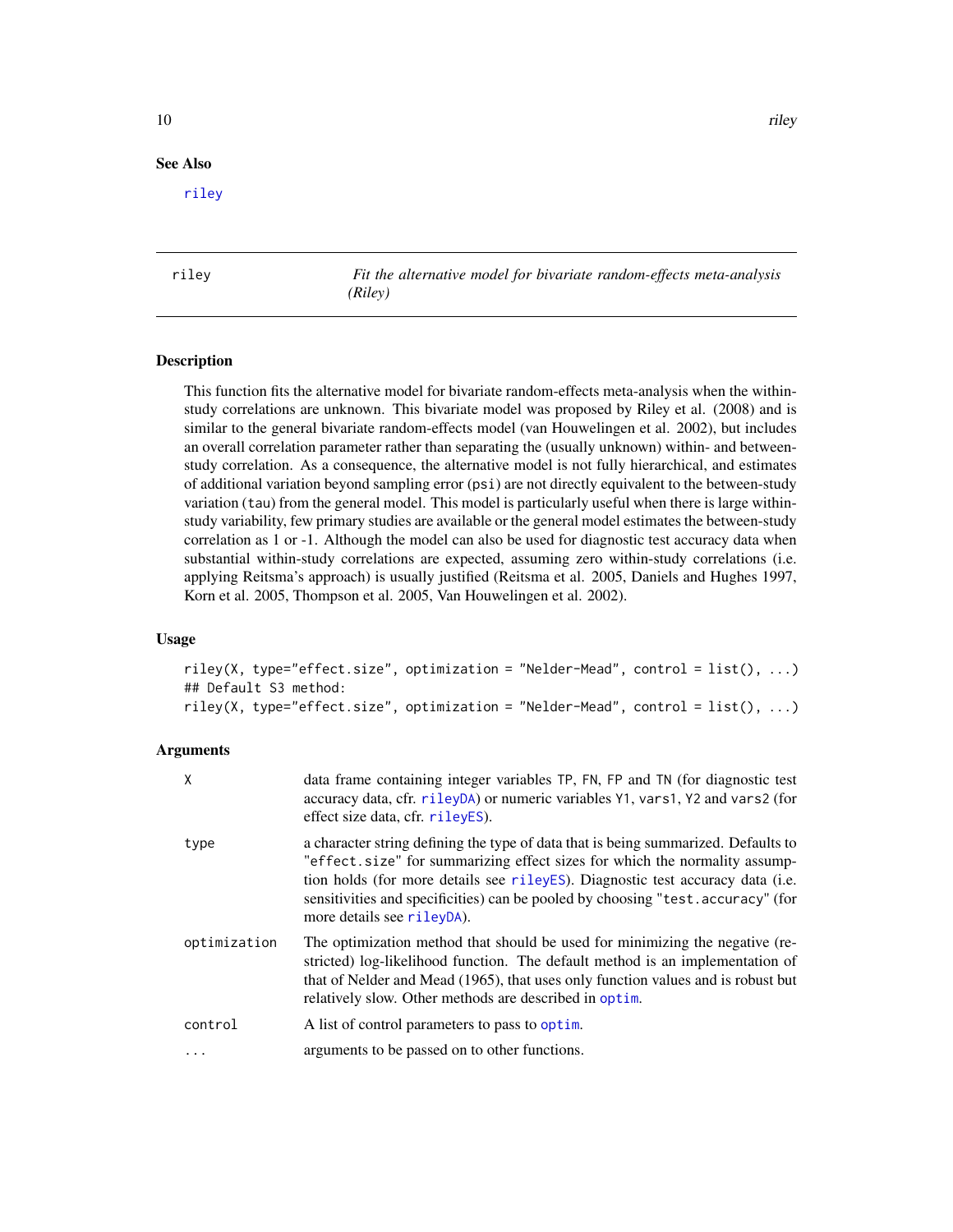<span id="page-10-0"></span>riley the contract of the contract of the contract of the contract of the contract of the contract of the contract of the contract of the contract of the contract of the contract of the contract of the contract of the cont

#### Details

Parameters are estimated by iteratively maximizing the restriced log-likelihood using the Newton-Raphson procedure. Algorithms for dealing with missing data are currently not implemented, but Bayesian approaches will become available in later versions.

#### Value

An object of the class riley for which many standard methods are available.

# Author(s)

Thomas Debray <thomas.debray@gmail.com>

#### References

Nelder JA, Mead R. A simplex algorithm for function minimization. *Computer Journal* (1965); 7: 308–313.

Daniels MJ, Hughes MD. Meta-analysis for the evaluation of potential surrogate markers. *Statistics in Medicine* 1997; 16: 1965–1982.

van Houwelingen HC, Arends LR, Stijnen T. Advanced methods in meta-analysis: multivariate approach and meta-regression. *Statistics in Medicine* 2002; 21: 589–624.

Reitsma J, Glas A, Rutjes A, Scholten R, Bossuyt P, Zwinderman A. Bivariate analysis of sensitivity and specificity produces informative summary measures in diagnostic reviews. *Journal of Clinical Epidemiology* 2005; 58: 982–990.

Korn EL, Albert PS, McShane LM. Assessing surrogates as trial endpoints using mixed models. *Statistics in Medicine* 2005; 24: 163–182.

Thompson JR, Minelli C, Abrams KR, Tobin MD, Riley RD. Meta-analysis of genetic studies using mendelian randomization–a multivariate approach. *Statistics in Medicine* 2005; 24: 2241–2254.

Riley RD, Thompson JR, Abrams KR. An alternative model for bivariate random-effects metaanalysis when the within-study correlations are unknown. *Biostatistics* 2008; 9: 172–186.

#### See Also

[logLik.riley](#page-6-1), [plot.riley](#page-7-1), [predict.riley](#page-8-1), [rileyDA](#page-11-1), [rileyES](#page-12-1), [summary.riley](#page-16-1), [vcov.riley](#page-21-1)

#### Examples

```
data(Scheidler)
data(Daniels)
data(Kertai)
```

```
#Meta-analysis of potential surrogate markers data
fit1 <- riley(Daniels) #Maxit reached, try again with more iterations
fit1 <- riley(Daniels,control=list(maxit=10000))
summary(fit1)
```

```
#Meta-analysis of prognostic test studies
fit2 <- riley(Kertai,type="test.accuracy")
```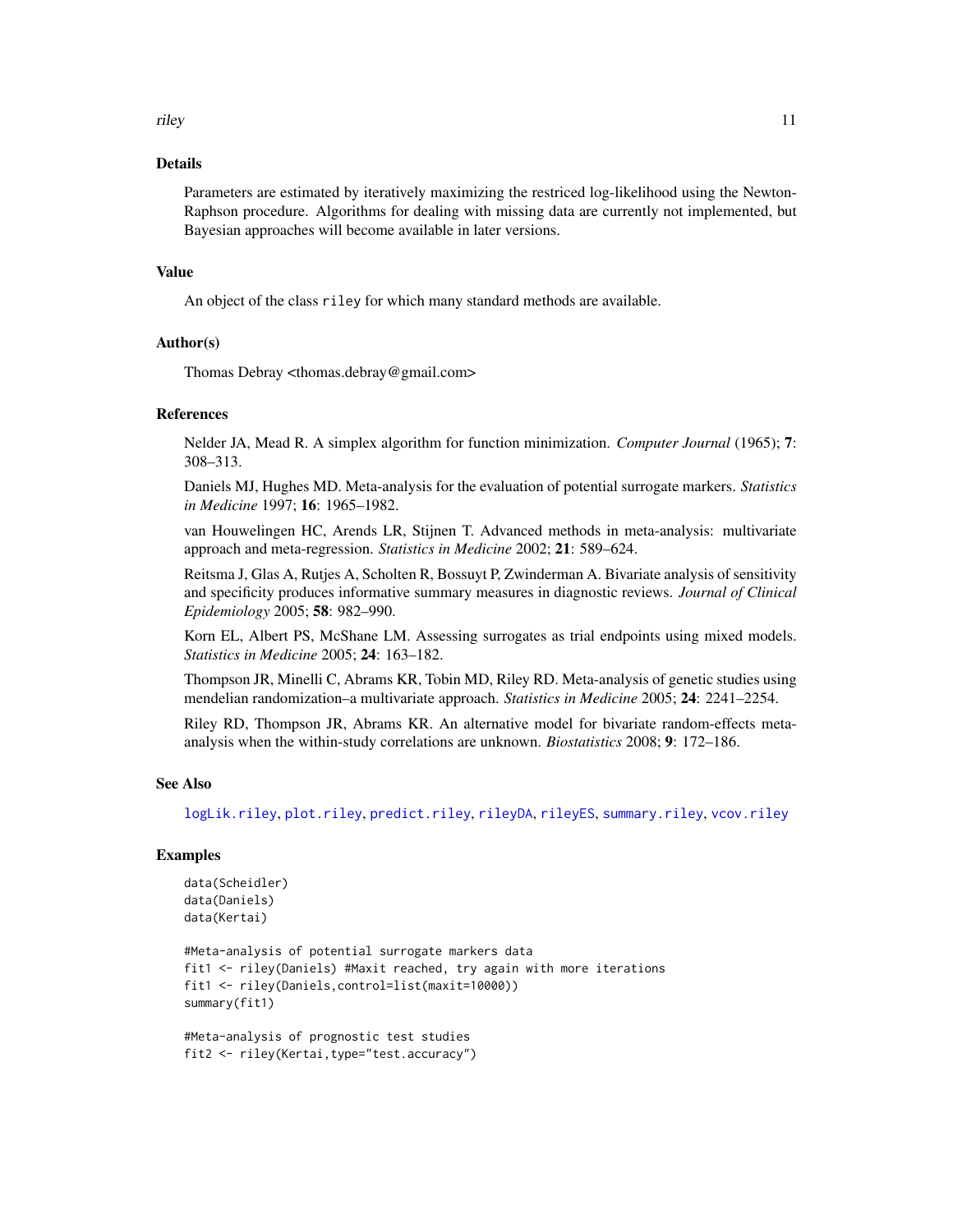```
summary(fit2)
```

```
#Meta-analysis of computed tomography data
ds <- Scheidler[which(Scheidler$modality==1),]
fit3 <- riley(ds,type="test.accuracy")
summary(fit3)
```
<span id="page-11-1"></span>

|  |  | rileyDA |
|--|--|---------|
|  |  |         |

Fit the alternative model for bivariate random-effects meta-analysis *(Riley)*

# Description

This function fits the alternative model for bivariate random-effects meta-analysis on diagnostic test accuracy data when the within-study correlations are unknown assumed to be different from zero. A transformation is applied to the sensitivities ans false positive rates of each study, in order to meet the normality assumptions of the model.

# Usage

 $rileyDA(X = NULL, TP, FN, FP, TN, correction = 0.5,$ correction.control = "all", optimization = "Nelder-Mead",  $control = list(), ...)$ 

# Arguments

| X                  | any object that can be converted to a data frame with integer variables TP, FN,<br>FP and TN.                                                                                                                                                                                                               |  |
|--------------------|-------------------------------------------------------------------------------------------------------------------------------------------------------------------------------------------------------------------------------------------------------------------------------------------------------------|--|
| <b>TP</b>          | vector of integers representing the number of true positives, ignored if X is not<br><b>NULL</b>                                                                                                                                                                                                            |  |
| <b>FN</b>          | vector of integers representing the number of false negatives, ignored if X is not<br><b>NULL</b>                                                                                                                                                                                                           |  |
| <b>FP</b>          | vector of integers representing the number of false positives, ignored if X is not<br><b>NULL</b>                                                                                                                                                                                                           |  |
| <b>TN</b>          | vector of integers representing the number of true negatives, ignored if X is not<br><b>NULL</b>                                                                                                                                                                                                            |  |
| correction         | numeric, continuity correction applied if zero cells                                                                                                                                                                                                                                                        |  |
| correction.control |                                                                                                                                                                                                                                                                                                             |  |
|                    | character, if set to "all" (the default) the continuity correction is added to the<br>whole data if only one cell in one study is zero. If set to "single" the correction<br>is only applied to rows of the data which have a zero.                                                                         |  |
| optimization       | The optimization method that should be used for minimizing the negative (re-<br>stricted) log-likelihood function. The default method is an implementation of<br>that of Nelder and Mead (1965), that uses only function values and is robust but<br>relatively slow. Other methods are described in optim. |  |
| control            | A list of control parameters to pass to optim.                                                                                                                                                                                                                                                              |  |
| $\cdots$           | arguments to be passed on to other functions, currently ignored                                                                                                                                                                                                                                             |  |

<span id="page-11-0"></span>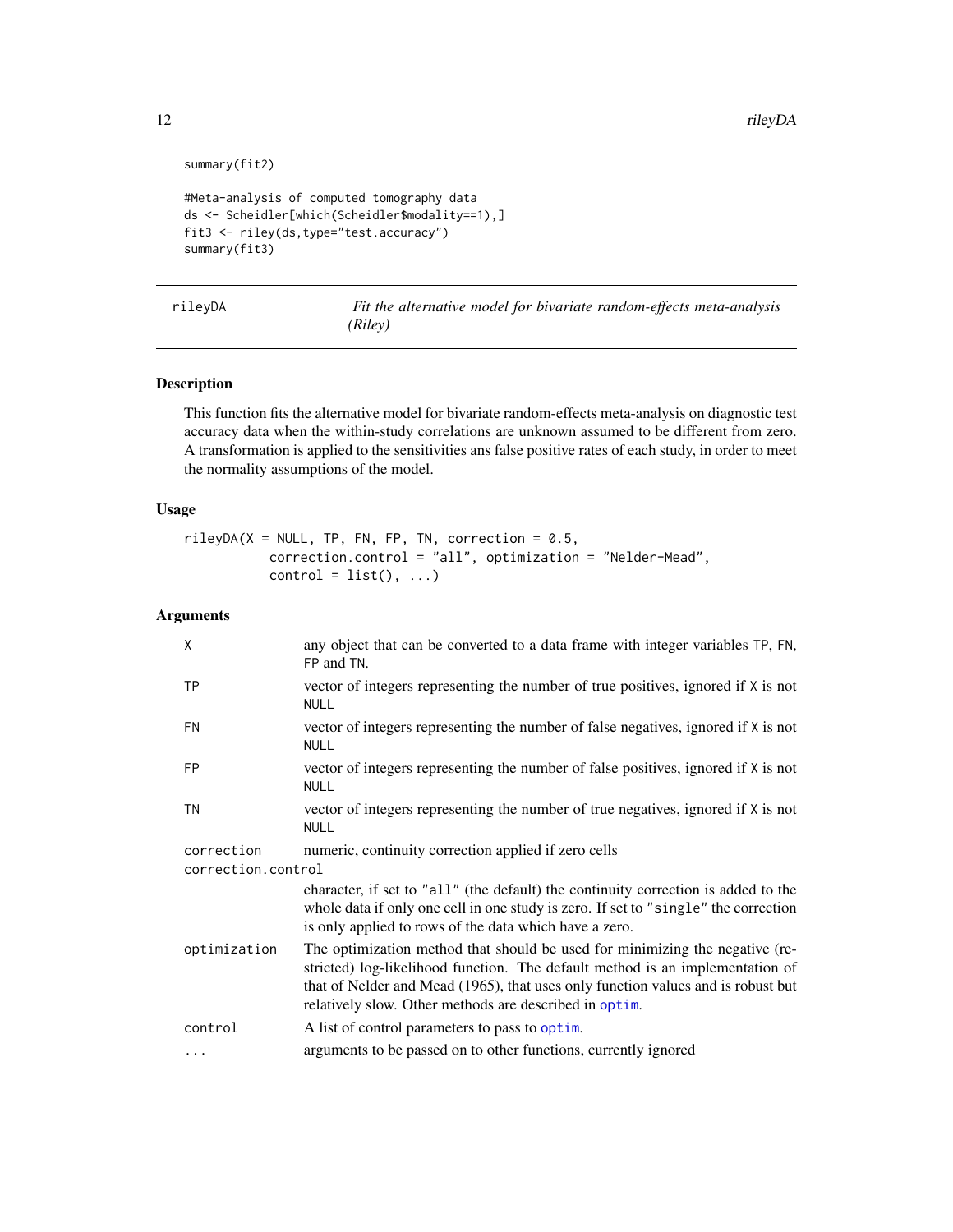#### <span id="page-12-0"></span>rileyES and the state of the state of the state of the state of the state of the state of the state of the state of the state of the state of the state of the state of the state of the state of the state of the state of th

# Details

The following parameters are estimated using [rileyES](#page-12-1): logit of sensitivity (beta1), logit of false positive rate (beta2), additional variation of beta1 beyond sampling error (psi1), additional variation of beta2 beyond sampling error (psi2) and a transformation of the correlation between psi1 and psi2 (rhoT). The original correlation is given as inv.logit(rhoT)\*2-1. The results from a univariate random-effects meta-analysis with a method-of-moments estimator are used as starting values for beta1, beta2, psi1 and psi2 in the optim command. The starting value for rhoT is 0. Standard errors for all parameters are obtained from the inverse Hessian matrix.

#### Value

An object of the class riley for which many standard methods are available. A warning message is casted when the Hessian matrix contains negative eigenvalues, which implies that the identified solution is a saddle point and thus not optimal.

# Author(s)

Thomas Debray <thomas.debray@gmail.com>

<span id="page-12-1"></span>rileyES *Fit the alternative model for bivariate random-effects meta-analysis (Riley)*

#### Description

This function fits the alternative model for bivariate random-effects meta-analysis on effect size data when the within-study correlations are unknown. This bivariate model was proposed by Riley et al. (2008) and is similar to the bivariate random-effects model from Reitsma et al. (2005), but includes an overall correlation parameter rather than separating the (usually unknown) within- and betweenstudy correlation. As a consequence, the alternative model is not fully hierarchical, and estimates of additional variation beyond sampling error (psi) are not directly equivalent to the between-study variation (tau) from the general model. Furthermore, it has been argumented that assuming zero within-study correlations (i.e. applying Reitsma's approach) is reasonable when summarizing the sensitivities and false positive rates of a diagnostic test (Reitsma et al. 2005, Daniels and Hughes 1997, Korn et al. 2005, Thompson et al. 2005, Van Houwelingen et al. 2002). The alternative model for bivariate random-effects meta-analysis may, however, be useful when there is large within-study variability, few primary studies are available or the general model estimates the between-study correlation as 1 or -1.

#### Usage

```
rileyES(X = NULL, Y1, Y2, vars1, vars2, optimization = "Nelder-Mead",
           control = list(), ...)
```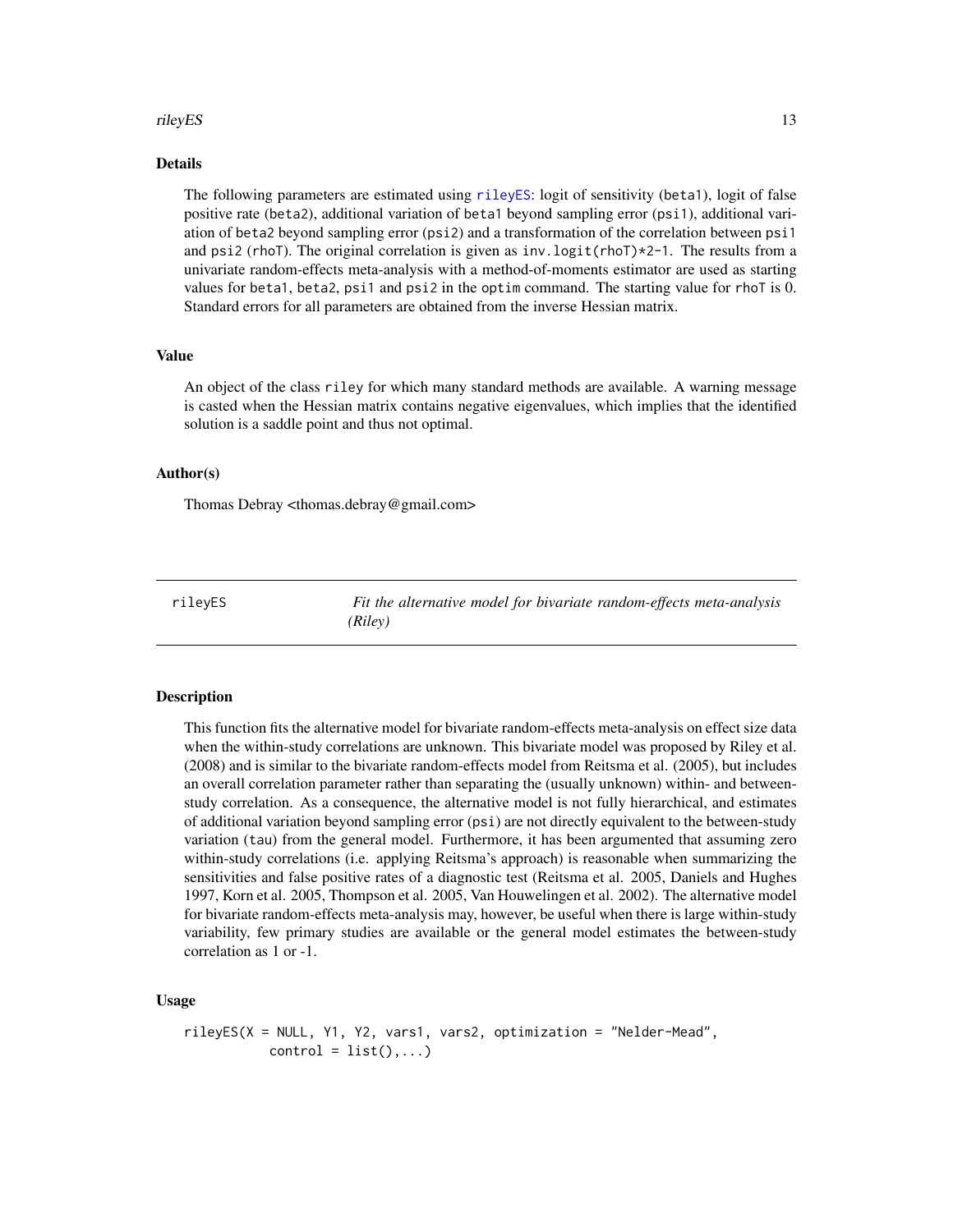# <span id="page-13-0"></span>Arguments

| X              | any object that can be converted to a data frame with integer variables Y1, vars1,<br>Y2 and vars2.                                                                                                                                                                                                         |
|----------------|-------------------------------------------------------------------------------------------------------------------------------------------------------------------------------------------------------------------------------------------------------------------------------------------------------------|
| Y1             | vector of numerics representing the effect sizes of outcome 1, ignored if X is not<br><b>NULL</b>                                                                                                                                                                                                           |
| vars1          | vector of numerics representing the error variances of Y1, ignored if X is not<br><b>NULL</b>                                                                                                                                                                                                               |
| Y <sub>2</sub> | vector of numerics representing the effect sizes of outcome 2, ignored if X is not<br><b>NULL</b>                                                                                                                                                                                                           |
| vars2          | vector of numerics representing the error variances of Y2, ignored if X is not<br><b>NULL</b>                                                                                                                                                                                                               |
| optimization   | The optimization method that should be used for minimizing the negative (re-<br>stricted) log-likelihood function. The default method is an implementation of<br>that of Nelder and Mead (1965), that uses only function values and is robust but<br>relatively slow. Other methods are described in optim. |
| control        | A list of control parameters to pass to optim.                                                                                                                                                                                                                                                              |
| $\cdots$       | arguments to be passed on to other functions, currently ignored                                                                                                                                                                                                                                             |

# Details

The following parameters are estimated by iteratively maximizing the restriced log-likelihood using the Newton-Raphson procedure: pooled effect size for outcome 1 (beta1), pooled effect size for outcome 2 (beta2), additional variation of beta1 beyond sampling error (psi1), additional variation of beta2 beyond sampling error (psi2) and a transformation of the correlation between psi1 and psi2 (rhoT). The original correlation is given as inv.  $logit(rhoT)*2-1$ . The results from a univariate random-effects meta-analysis with a method-of-moments estimator are used as starting values for beta1, beta2, psi1 and psi2 in the optim command. The starting value for rhoT is 0. Standard errors for all parameters are obtained from the inverse Hessian matrix.

#### Value

An object of the class riley for which many standard methods are available. A warning message is casted when the Hessian matrix contains negative eigenvalues, which implies that the identified solution is a saddle point and thus not optimal.

#### Author(s)

Thomas Debray <thomas.debray@gmail.com>

### References

Nelder JA, Mead R. A simplex algorithm for function minimization. *Computer Journal* (1965); 7: 308–313.

Daniels MJ, Hughes MD. Meta-analysis for the evaluation of potential surrogate markers. *Statistics in Medicine* 1997; 16: 1965–1982.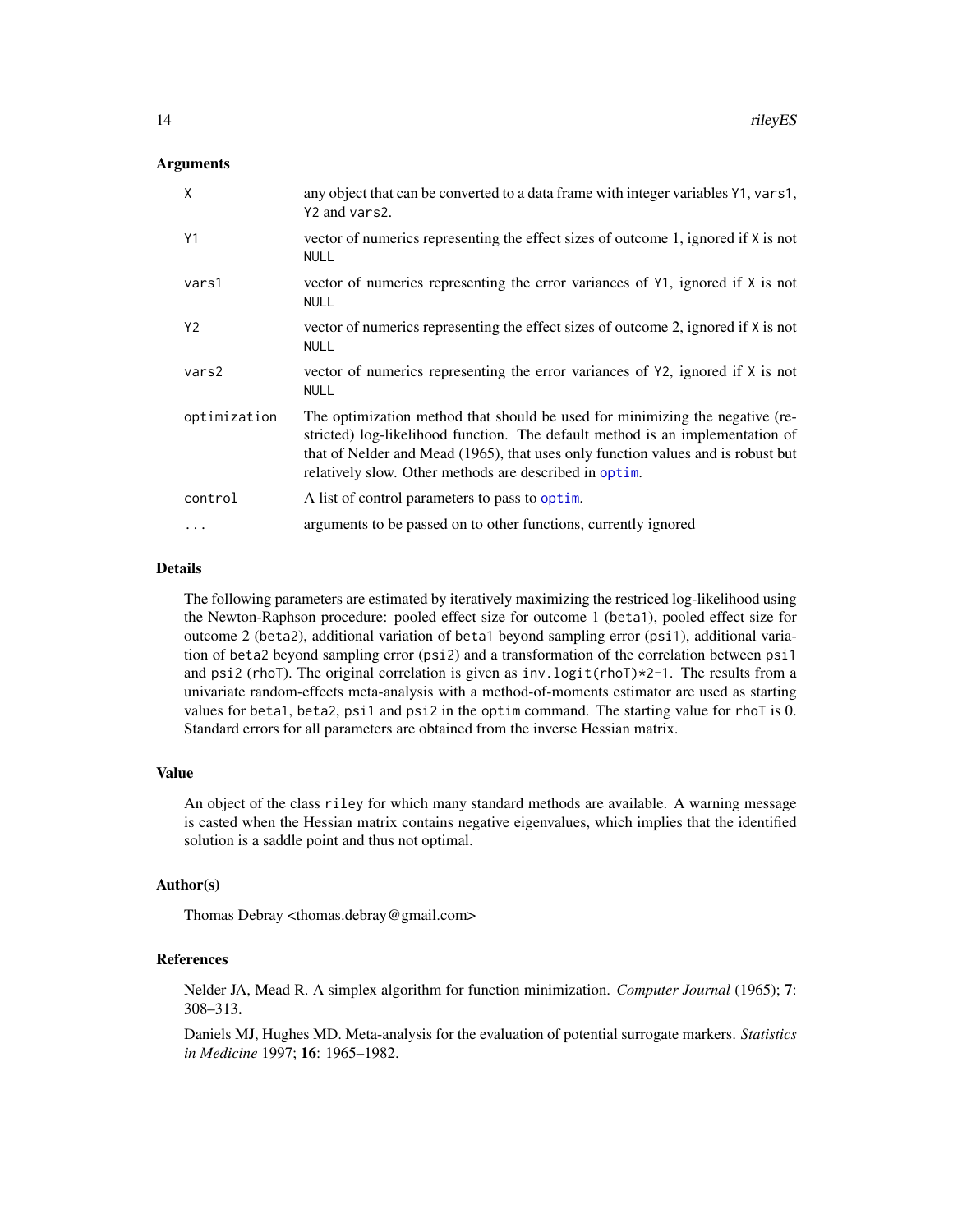#### <span id="page-14-0"></span>Roberts 15

van Houwelingen HC, Arends LR, Stijnen T. Advanced methods in meta-analysis: multivariate approach and meta-regression. *Statistics in Medicine* 2002; 21: 589–624.

Reitsma J, Glas A, Rutjes A, Scholten R, Bossuyt P, Zwinderman A. Bivariate analysis of sensitivity and specificity produces informative summary measures in diagnostic reviews. *Journal of Clinical Epidemiology* 2005; 58: 982–990.

Korn EL, Albert PS, McShane LM. Assessing surrogates as trial endpoints using mixed models. *Statistics in Medicine* 2005; 24: 163–182.

Thompson JR, Minelli C, Abrams KR, Tobin MD, Riley RD. Meta-analysis of genetic studies using mendelian randomization–a multivariate approach. *Statistics in Medicine* 2005; 24: 2241–2254.

Riley RD, Thompson JR, Abrams KR. An alternative model for bivariate random-effects metaanalysis when the within-study correlations are unknown. *Biostatistics* 2008; 9: 172–186.

Roberts *Roberts data*

#### **Description**

Data frame with summary data from 14 comparative studies.

### Usage

```
data("Roberts")
```
### Format

One data frame with 2 variables.

SDM Effect sizes (standardized differences in means)

SE Standard error of the effect sizes

#### Details

The Roberts data set is a meta-analysis of 14 studies comparing 'set shifting' ability (the ability to move back and forth between different tasks) in people with eating disorders and healthy controls.

#### Source

Roberts ME, Tchanturia K, Stahl D, Southgate L, Treasure J. A systematic review and meta-analysis of set-shifting ability in eating disorders. *Psychological Medicine* 2007, 37: 1075–1084.

Higgins JPT, Thompson SG, Spiegelhalter DJ. A re-evaluation of random-effects meta-analysis. *Journal of the Royal Statistical Society. Series A (Statistics in Society)* 2009, 172: 137–159.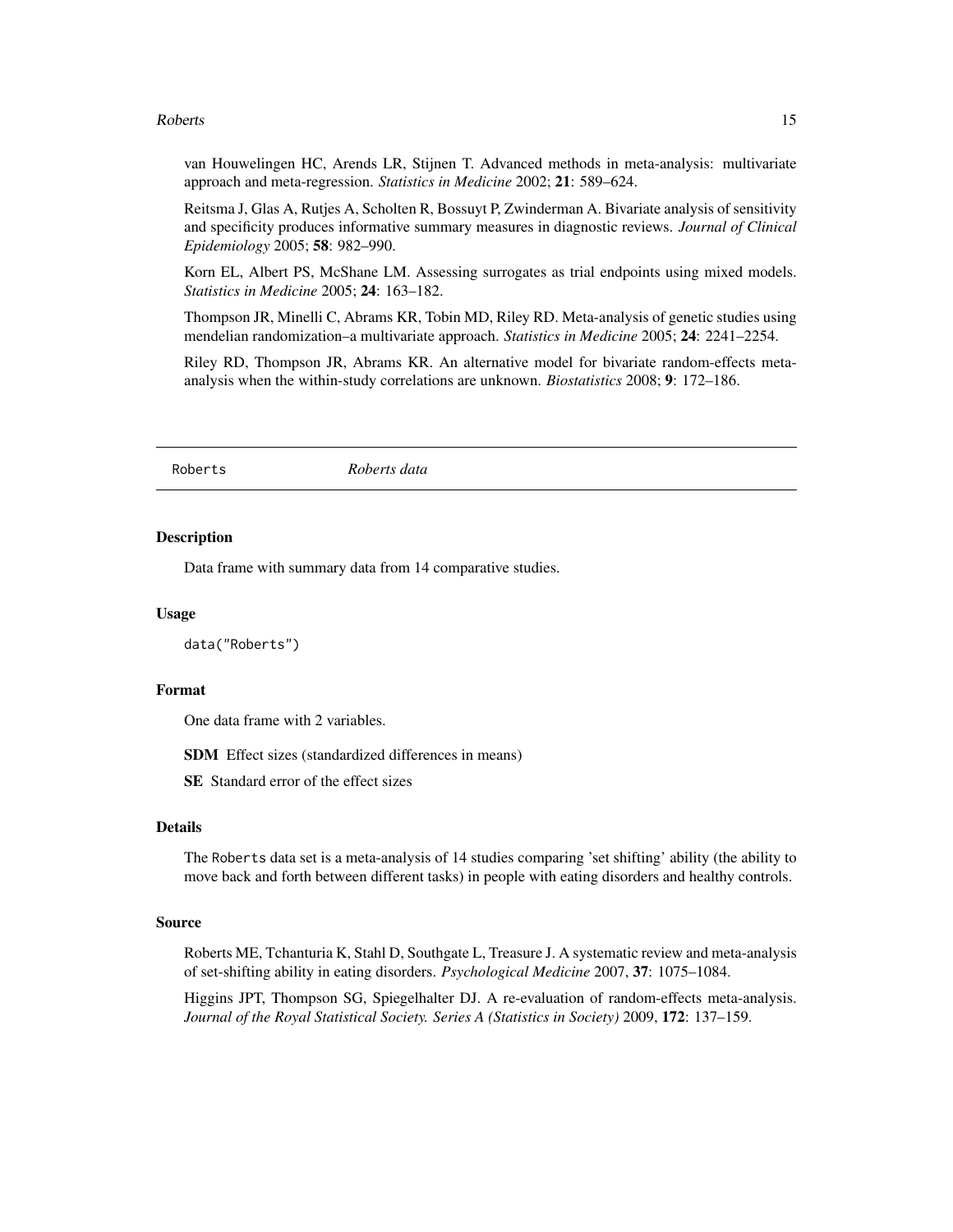<span id="page-15-1"></span><span id="page-15-0"></span>

Data frame with diagnostic accuracy data from three imaging techniques for the diagnosis of lymph node metastasis in women with cervical cancer.

#### Usage

data("Scheidler")

#### Format

One data frame with 6 variables.

author string . author of article

modality integer . type of test (1=CT, 2=LAG, 3=MRI)

- TP integer. number of true positives
- FN integer. number of false negatives
- FP integer. number of false positives
- TN integer. number of true negatives

#### Details

The Scheidler data comprises the results from a meta-analysis where three imaging techniques for the diagnosis of lymph node metastasis in women with cervical cancer are compared. Forty-four studies in total were included: 17 studies evaluated lymphangiography, another 17 studies examined computed tomography and the remaining 10 studies focused on magnetic resonance imaging. Diagnosis of metastatic disease by lymphangiography (LAG) is based on the presence of nodal-filling defects, whereas computed tomography (CT) and magnetic resonance imaging (MRI) rely on nodal enlargement.

#### Source

Scheidler J, Hricak H, Yu KK, Subak L, Segal MR. Radiological evaluation of lymph node metastases in patients with cervical cancer. A meta-analysis. *Journal of the American Medical Association* 1997; 278: 1096–1101.

Reitsma J, Glas A, Rutjes A, Scholten R, Bossuyt P, Zwinderman A. Bivariate analysis of sensitivity and specificity produces informative summary measures in diagnostic reviews. *Journal of Clinical Epidemiology* 2005; 58: 982–990.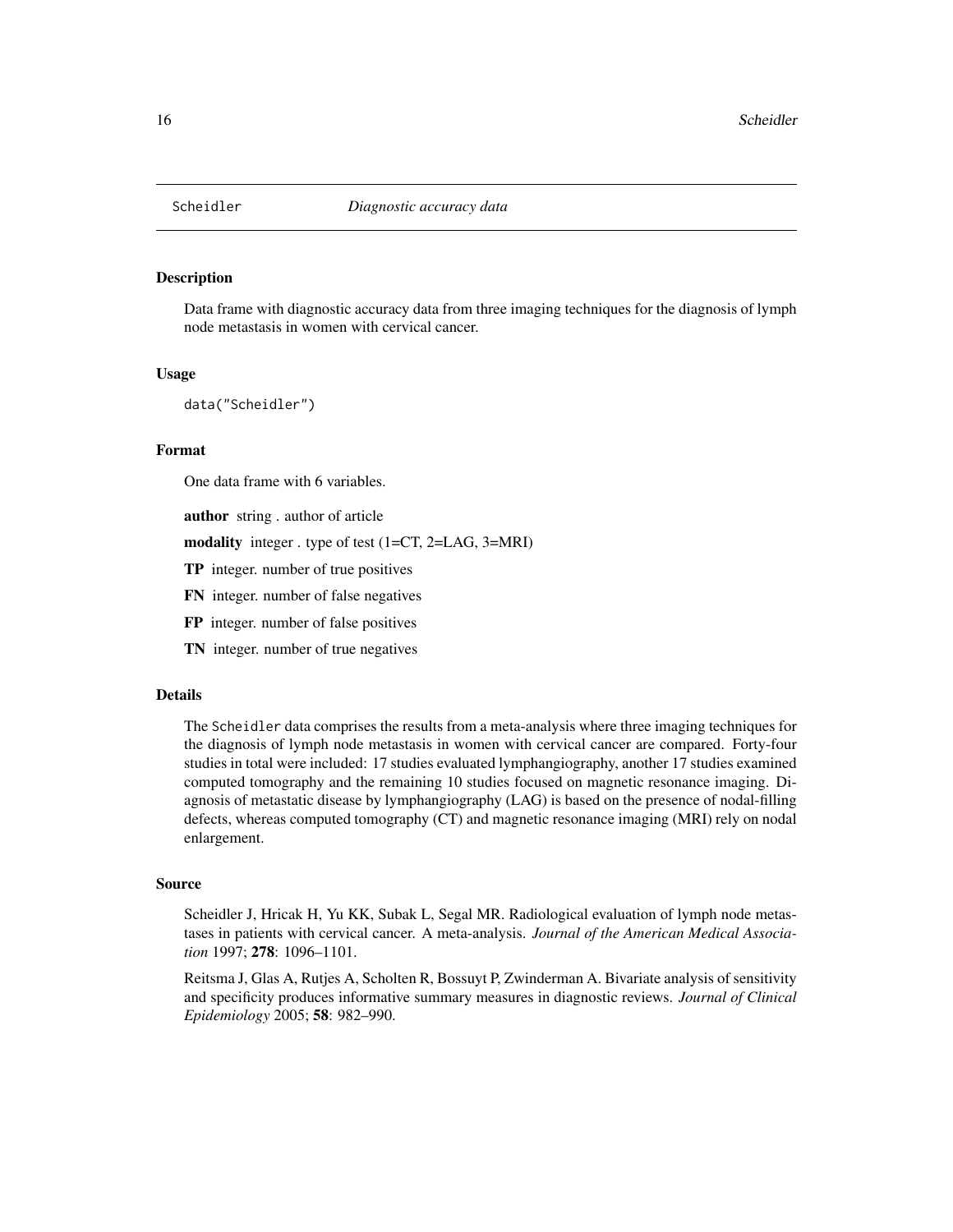<span id="page-16-1"></span><span id="page-16-0"></span>Provides the summary estimtes of the alternative model for bivariate random-effects meta-analysis by Riley et al. (2008) with their corresponding confidence intervals. The model parameters are given as beta1, beta2, psi1, psi2 and rho. Confidence intervals are derived from the inverse Hessian.

#### Usage

```
## S3 method for class 'riley'
summary(object, level = 0.95, ...)
```
# Arguments

| object  | a riley object                                              |
|---------|-------------------------------------------------------------|
| level   | numeric, the level for calculations of confidence intervals |
| $\cdot$ | arguments to be passed on to other functions                |

# Details

For diagnostic test accuracy data, beta1 equals the logit sensitivity (Sens) and beta2 equals the logit false positive rate (FPR). The summary sensitivity and FPR are added for completeness.

# Value

array with confidence intervals for the estimated model parameters. For diagnostic test accuracy data, the resulting summary sensitivity and false positive rate are included.

#### Author(s)

Thomas Debray <thomas.debray@gmail.com>

#### References

Riley RD, Thompson JR, Abrams KR. An alternative model for bivariate random-effects metaanalysis when the within-study correlations are unknown. *Biostatistics* 2008; 9: 172–186.

#### See Also

[riley](#page-9-1) [plot.riley](#page-7-1)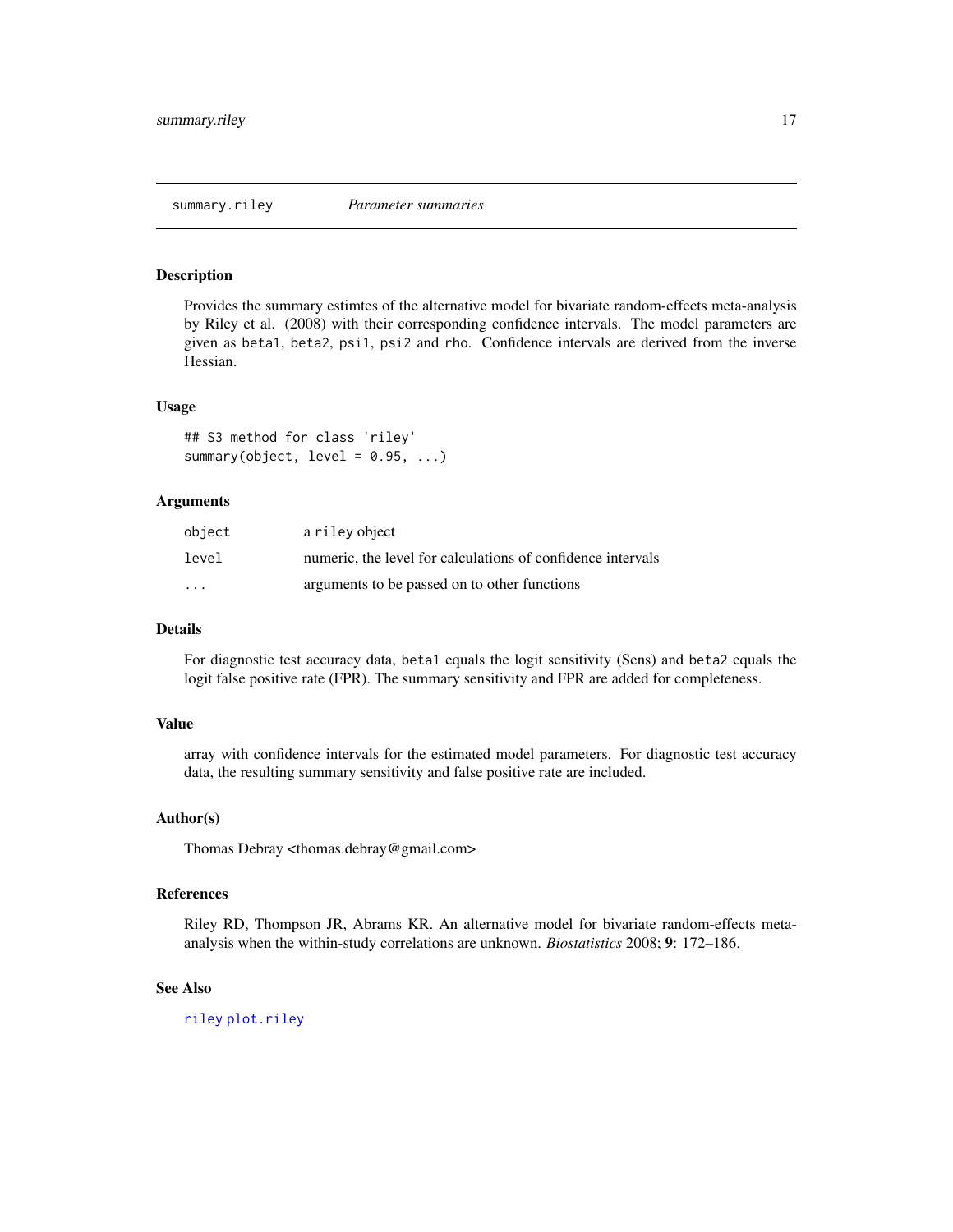<span id="page-17-0"></span>summary.uvmeta *Parameter summaries*

#### **Description**

This function provides summary estimates of a univariate meta-analysis model.

# Usage

## S3 method for class 'uvmeta' summary(object, ...)

#### Arguments

| object | a uvmeta object.                             |
|--------|----------------------------------------------|
| .      | arguments to be passed on to other functions |

#### Value

The model parameters are given as mu (overall treatment effect), tausq (between-study variance if random effects were assumed), Q (Cochran's Q statistic) and Isq (I-square index).

#### Note

There are no confidence intervals for tausq when estimated with a frequentistic approach, as it is considered fixed.

#### Author(s)

Thomas Debray <thomas.debray@gmail.com>

#### References

DerSimonian R, Laird N. Meta-analysis in clinical trials. *Controlled Clinical Trials* 1986; 7: 177– 188.

Biggerstaff BJ, Tweedie RL. Incorporating variability in estimates of heterogeneity in the random effects model in meta-analysis. *Statistics in Medicine* 1997; 16: 753–768.

Higgins JPT, Thompson SG. Quantifying heterogeneity in a meta-analysis. *Statistics in Medicine* 2002; 21: 1539–1558.

Borenstein M, Hedges LV, Higgins JPT, Rothstein HR. A basic introduction to fixed-effect and random-effects models for meta-analysis. *Research Synthesis Methods* 2010; 1: 97–111.

Riley RD, Higgins JPT, Deeks JJ. Interpretation of random effects meta-analyses. *British Medical Journal* 2011; 342: d549.

#### See Also

[uvmeta](#page-18-1)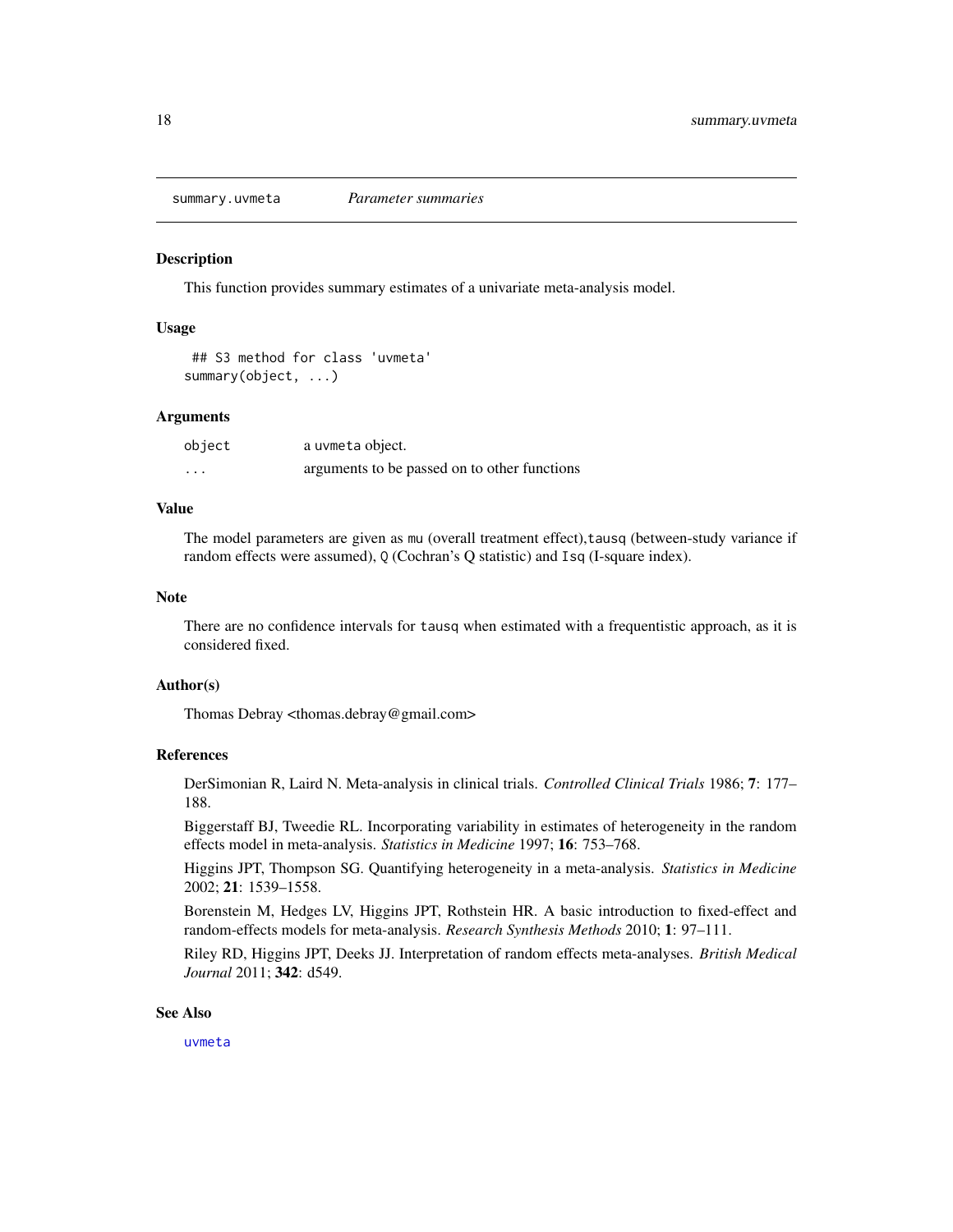<span id="page-18-1"></span><span id="page-18-0"></span>

This function performs a univariate meta-analysis by assuming fixed or random effects. Whereas the fixed effects model assumes that all studies in the analysis share a common effect size, the random-effects model allows different study-specific effect sizes. Concretely, if we move from fixed-effect weights to random-effects weights, large studies lose influence and small studies gain influence (Borenstein 2010).

# Usage

uvmeta(r, vars, model="random", method="MOM", labels, na.action, pars, verbose=FALSE, ...)

# Arguments

| r         | vector of numerics containing the effect sizes                                                                                                                                                                                                                                                                                                                                                                                                                                                                                                                                                                                                                                                                            |
|-----------|---------------------------------------------------------------------------------------------------------------------------------------------------------------------------------------------------------------------------------------------------------------------------------------------------------------------------------------------------------------------------------------------------------------------------------------------------------------------------------------------------------------------------------------------------------------------------------------------------------------------------------------------------------------------------------------------------------------------------|
| vars      | vector of numerics containing the error variance of the effect sizes                                                                                                                                                                                                                                                                                                                                                                                                                                                                                                                                                                                                                                                      |
| model     | Assume "random" or "fixed" effects.                                                                                                                                                                                                                                                                                                                                                                                                                                                                                                                                                                                                                                                                                       |
| method    | Estimation method: use "MOM" to implement the non-parametric method-of-<br>moment estimator from DerSimonian and Laird, "ml" to implement the maximum-<br>likelihood estimator, "pl" to use the profile-likelihood estimator or "bayes" to<br>implement a Bayesian meta-analysis assuming normality of the random effects<br>(Higgins 2009).                                                                                                                                                                                                                                                                                                                                                                              |
| labels    | vector of characters containing the labels for the studies                                                                                                                                                                                                                                                                                                                                                                                                                                                                                                                                                                                                                                                                |
| na.action | a function which indicates what should happen when the data contain NAs. De-<br>faults to "na.fail", other options are "na.omit", "na.exclude" or "na.pass".                                                                                                                                                                                                                                                                                                                                                                                                                                                                                                                                                              |
| pars      | A list with additional arguments. Use "level" to specify the level of confidence<br>or credibility intervals. The following parameters configure the MCMC sam-<br>pling procedure and are ignored if method="MOM": hp.mu.mean (Hyperparam-<br>eter: mean of the prior distribution of the fixed/random effects model, defaults<br>to zero), hp.mu.var (Hyperparameter: variance of the prior distribution of the<br>fixed/random effects model, defaults to 1000), n.chains (specifies the num-<br>ber of parallel chains), n. adapt (specifies the number of iterations for adapta-<br>tion), n. init (number of iterations to run for initializing the Markov chain) and<br>n. i ter (number of iterations to monitor). |
| verbose   | if TRUE then messages generated during the fitting process will be displayed.                                                                                                                                                                                                                                                                                                                                                                                                                                                                                                                                                                                                                                             |
| .         | arguments to be passed on to other functions                                                                                                                                                                                                                                                                                                                                                                                                                                                                                                                                                                                                                                                                              |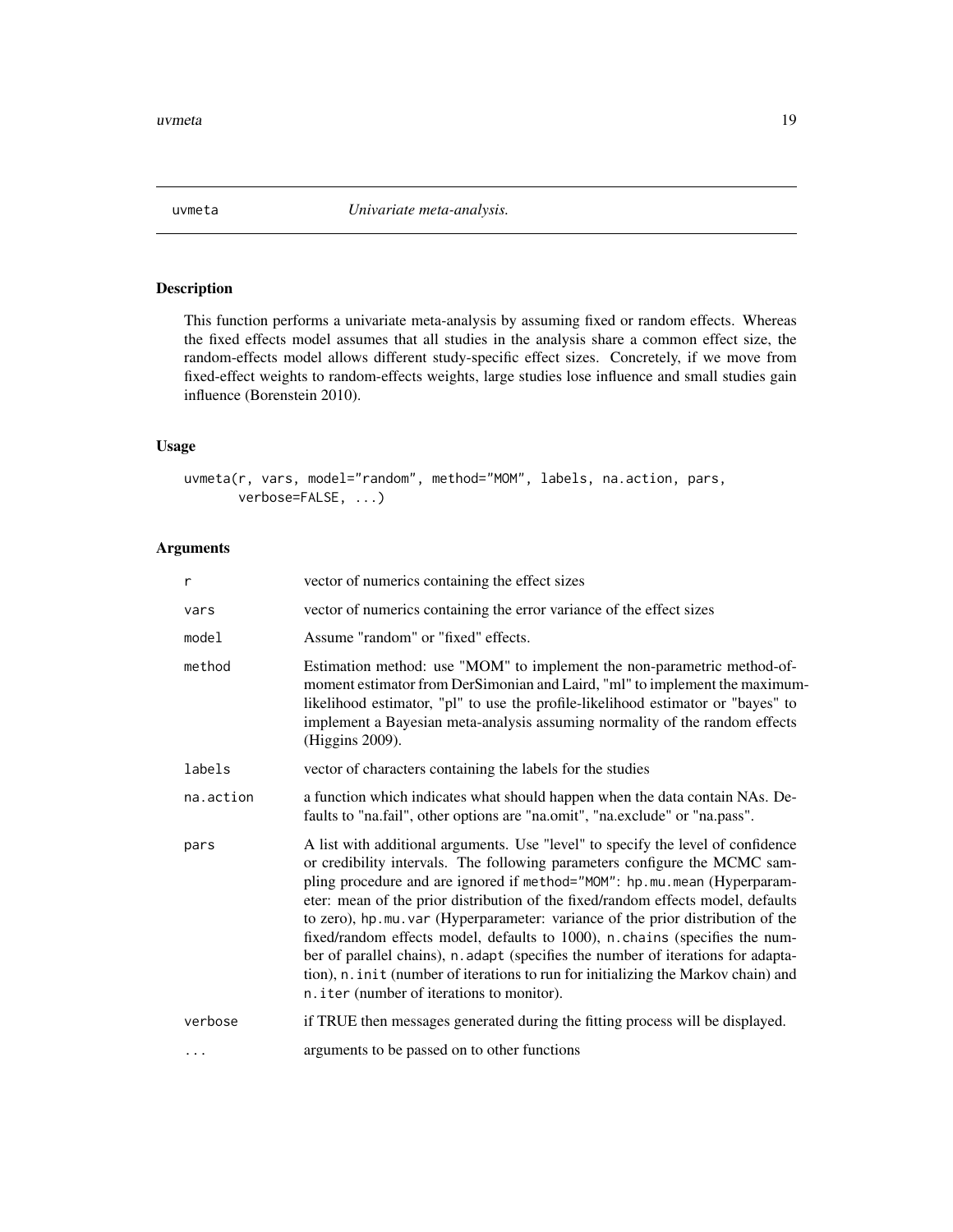#### Details

The Bayesian approach uses an uninformative Normal prior for the mean and an uninformative uniform prior for the variance of the pooled effect size (Higgins 2009). For random effects models, a prediction interval for the pooled effect size is displayed. This interval predicts in what range future effect sizes will fall given what has already been observed (Higgins 2009, Riley 2011).

#### Value

An object of the class uvmeta for which many standard methods are available.

#### Author(s)

Thomas Debray <thomas.debray@gmail.com>

#### References

Biggerstaff BJ, Tweedie RL. Incorporating variability in estimates of heterogeneity in the random effects model in meta-analysis. *Statistics in Medicine* 1997; 16: 753–768.

Borenstein M, Hedges LV, Higgins JPT, Rothstein HR. A basic introduction to fixed-effect and random-effects models for meta-analysis. *Research Synthesis Methods* 2010; 1: 97–111.

DerSimonian R, Laird N. Meta-analysis in clinical trials. *Controlled Clinical Trials* 1986; 7: 177– 188.

Gasparrini A, Armstrong B, Kenward, MG. Multivariate meta-analysis for non-linear and other multi-parameter associations. *Statistics in Medicine* 2012; 31: 3821–3839.

Graham PL, Moran JL. Robust meta-analytic conclusions mandate the provision of prediction intervals in meta-analysis summaries. *Journal of Clinical Epidemiology* 2012; 65: 503–510.

Higgins JPT, Thompson SG. Quantifying heterogeneity in a meta-analysis. *Statistics in Medicine* 2002; 21: 1539–1558.

Higgins JPT, Thompson SG, Spiegelhalter DJ. A re-evaluation of random-effects meta-analysis. *Journal of the Royal Statistical Society. Series A (Statistics in Society)* 2009, 172: 137–159.

Riley RD, Higgins JPT, Deeks JJ. Interpretation of random effects meta-analyses. *British Medical Journal* 2011; 342: d549.

Rucker G, Schwarzer G, Carpenter JR, Schumacher M . Undue reliance on I2 in assessing heterogeneity may mislead. *BMC Medical Research Methodology* 2008; 8: 79.

# See Also

uvmeta-class

#### Examples

```
data(Roberts)
```

```
#Extract effect size and error variance
r <- Roberts$SDM
vars <- Roberts$SE**2
```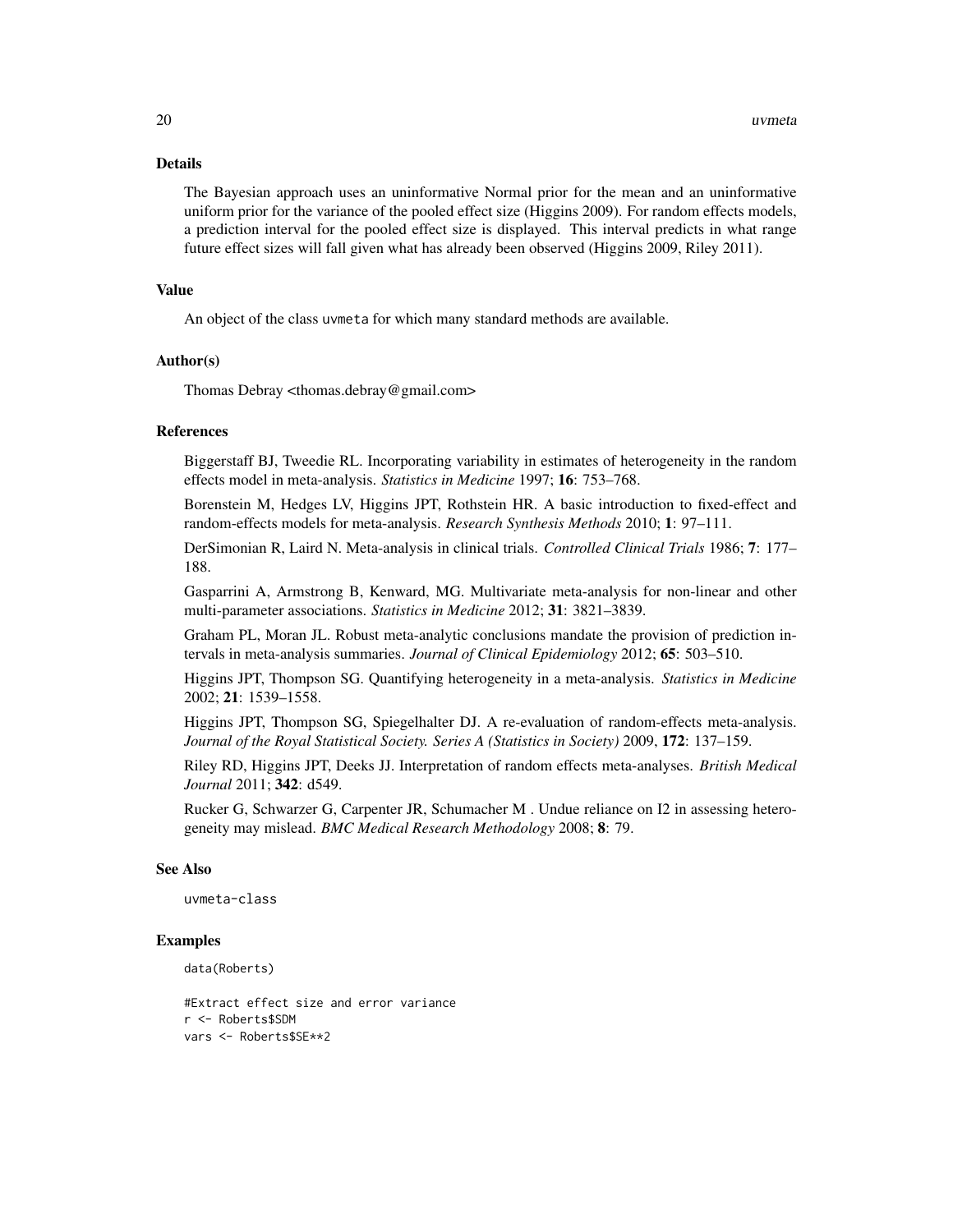#### <span id="page-20-0"></span>uvmeta-class 21

```
#Frequentist random-effects meta-analysis
fit1 <- uvmeta(r,vars,labels=rownames(Roberts))
plot(fit1, main="Forest plot") #show a forest plot
fit1
#Bayesian random-effects meta-analysis
#fit2 <- uvmeta(r,vars,method="bayes")
#fit2
```
uvmeta-class *Class "uvmeta". Result of a univariate meta-analysis.*

#### **Description**

This class encapsulates results of a univariate meta-analysis.

#### Objects from the Class

Objects can be created by calls of the form [uvmeta](#page-18-1).

#### **Slots**

- call: (language) The call to [uvmeta](#page-18-1).
- data: (data frame) The data used for the meta-analysis.
- results: (data frame) Contains the pooled effect size (mu), the between-study variability (tausq), Cochran's Q statistic (Q) and Higgins' and Thompson's I square statistic (Isq). For each estimate, error variances are provided with predefined confidence (method="MOM") or credibility (method="bayes") intervals.
- model: (character) The meta-analysis model used.
- method: (character) The estimator used.
- na.action: (character) Information from the action which was applied to object if NAs were handled specially, or NULL.
- df: (numeric) Degrees of freedom.
- numstudies: (numeric) The amount of studies used in the meta-analysis.
- pred.int: (data frame) A prediction interval, predicting in what range future effect sizes will fall given what has already been observed (based on a Student's t-distribution, cfr. Riley 2011)
- formula: (character) If a formula was specified, a character vector giving the formula and parameter specifications.

#### Methods

print signature(object = "uvmeta"): Print object summary.

forest signature(object = "uvmeta"): Plot a forest plot with the summary estimate.

summary signature(object = "uvmeta"): Generate object summary.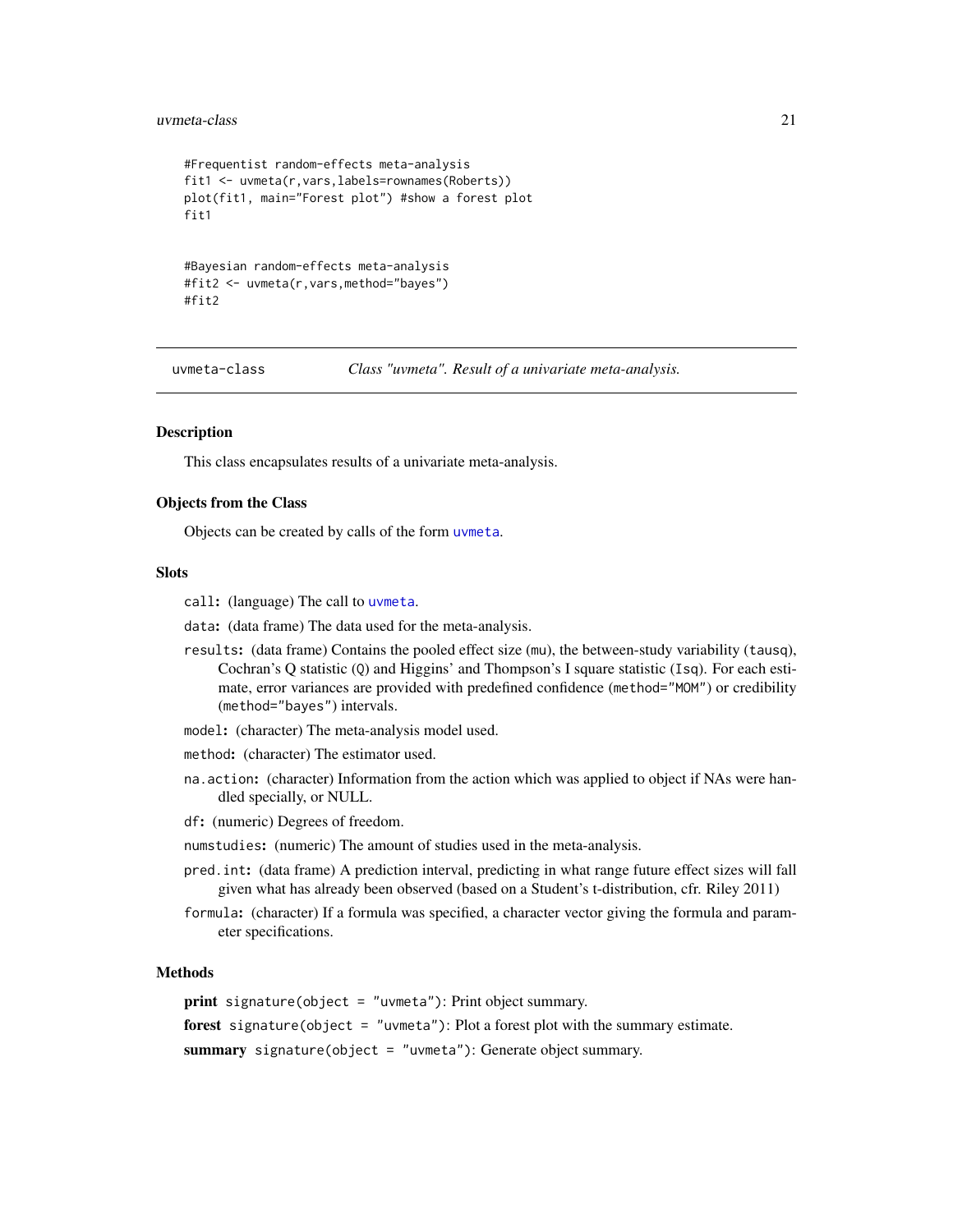#### <span id="page-21-0"></span>22 vcov.riley

# Examples

data(Collins)

```
#Extract effect size and error variance
r <- Collins$logOR
vars <- Collins$SE**2
#Frequentist random-effects meta-analysis
fit1 <- uvmeta(r,vars)
#Extract results
fit1$results
```
<span id="page-21-1"></span>vcov.riley *Calculate Variance-Covariance Matrix for a Fitted Riley Model Object*

#### Description

Returns the variance-covariance matrix of the main parameters of a fitted model object.

#### Usage

## S3 method for class 'riley' vcov(object, ...)

#### Arguments

| object  | a riley object.                              |
|---------|----------------------------------------------|
| $\cdot$ | arguments to be passed on to other functions |

#### Details

The variance-covariance matrix is obtained from the inverse Hessian as provided by optim.

# Value

A matrix of the estimated covariances between the parameter estimates in the Riley model: logit of sensitivity (mu1), logit of false positive rate (mu2), additional variation of mu1 beyond sampling error (psi1), additional variation of mu2 beyond sampling error (psi2) and a transformation of the correlation between psi1 and psi2 (rhoT). The original correlation is given as inv. logit(rhoT)\*2-1.

# Note

A warning message is casted when the Hessian matrix contains negative eigenvalues. This implies that the identified minimum for the (restricted) negative log-likelihood is a saddle point, and that the solution is therefore not optimal.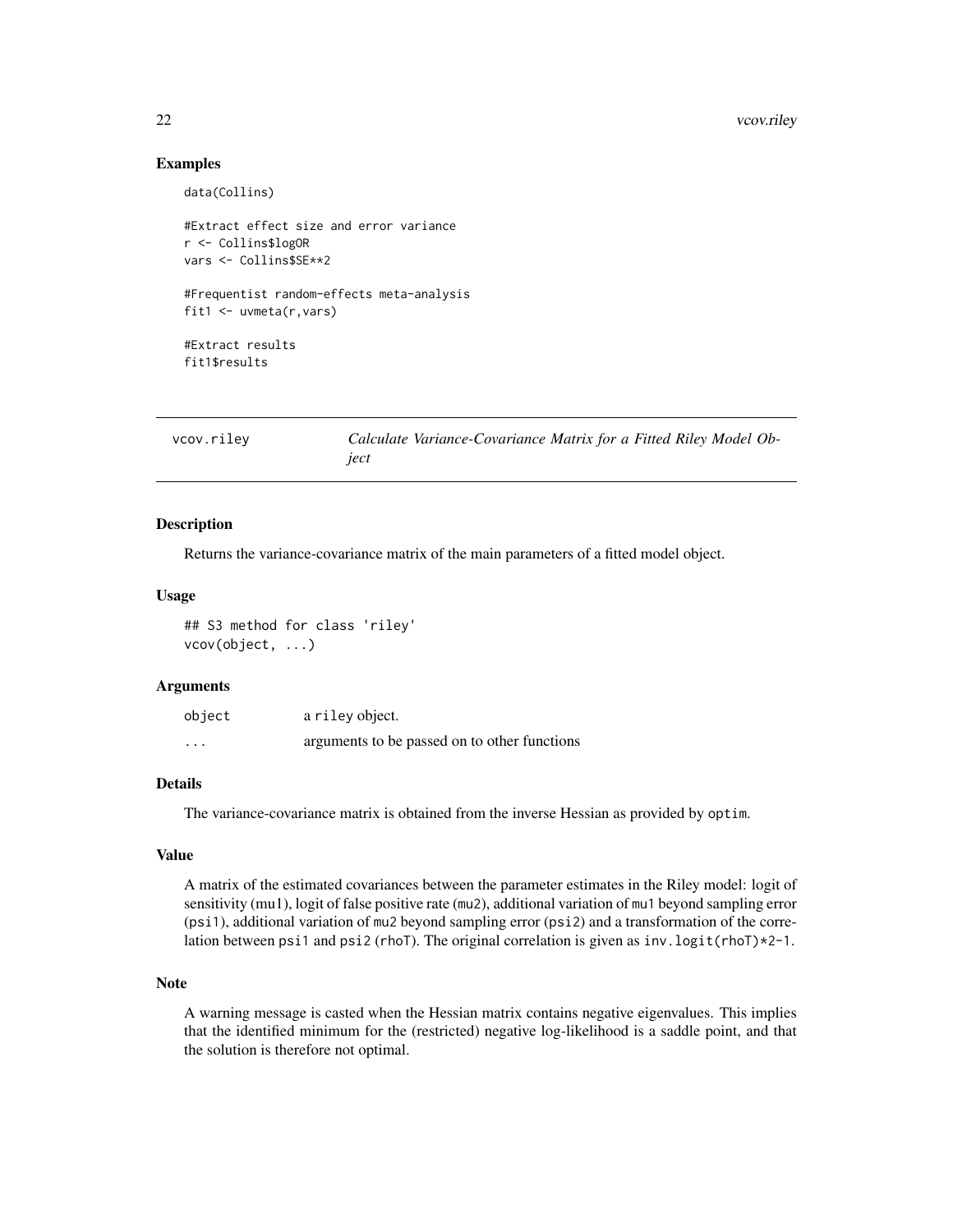#### <span id="page-22-0"></span>vcov.riley 23

# Author(s)

Thomas Debray <thomas.debray@gmail.com>

### References

Riley, RD., Thompson, JR., & Abrams, KR. (2008). "An alternative model for bivariate randomeffects meta-analysis when the within-study correlations are unknown." *Biostatistics*, 9, 172–186.

# See Also

[riley](#page-9-1)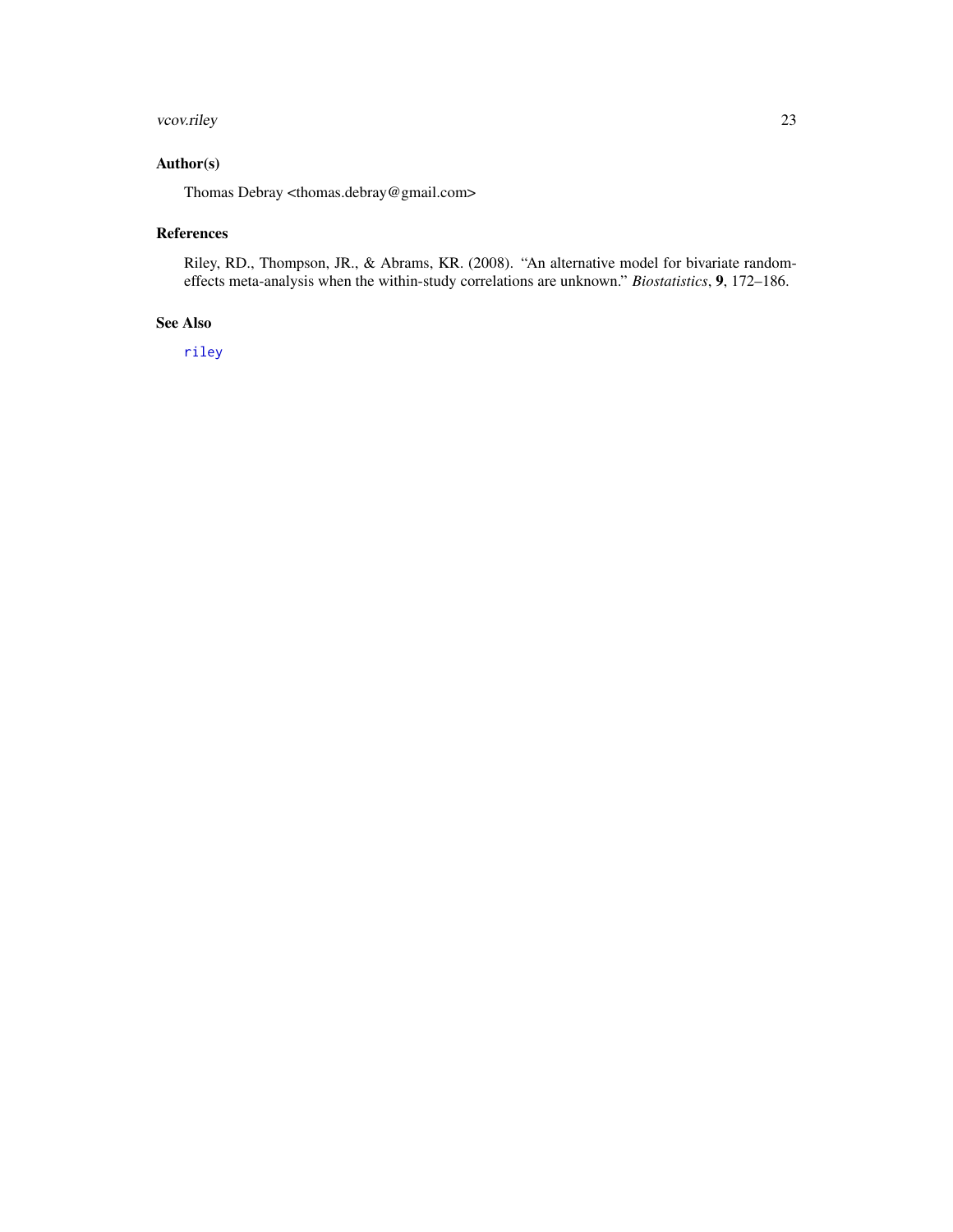# <span id="page-23-0"></span>Index

∗Topic DerSimonian summary.uvmeta , [18](#page-17-0) uvmeta , [19](#page-18-0) ∗Topic Laird summary.uvmeta, [18](#page-17-0) uvmeta , [19](#page-18-0) ∗Topic bivariate logLik.riley , [7](#page-6-0) plot.riley , [8](#page-7-0) predict.riley , [9](#page-8-0) riley , [10](#page-9-0) rileyDA , [12](#page-11-0) rileyES , [13](#page-12-0) summary.riley, [17](#page-16-0) vcov.riley, [22](#page-21-0) ∗Topic classes uvmeta-class , [21](#page-20-0) ∗Topic confidence summary.riley, [17](#page-16-0) ∗Topic datasets Collins, [3](#page-2-0) Daniels , [4](#page-3-0) Kertai, <mark>[5](#page-4-0)</mark> Roberts , [15](#page-14-0) Scheidler, [16](#page-15-0) ∗Topic inverse inv.logit , [5](#page-4-0) ∗Topic likelihood logLik.riley , [7](#page-6-0) ∗Topic logit inv.logit , [5](#page-4-0) logit, [6](#page-5-0) ∗Topic meta-analysis logLik.riley , [7](#page-6-0) metamisc-package, [2](#page-1-0) summary.uvmeta , [18](#page-17-0) uvmeta , [19](#page-18-0) ∗Topic multivariate riley , [10](#page-9-0)

rileyDA , [12](#page-11-0) rileyES , [13](#page-12-0) ∗Topic package metamisc-package , [2](#page-1-0) ∗Topic prediction predict.riley, <mark>[9](#page-8-0)</mark> ∗Topic random-effects summary.uvmeta, [18](#page-17-0) uvmeta , [19](#page-18-0) ∗Topic regression metamisc-package , [2](#page-1-0) riley , [10](#page-9-0) rileyDA , [12](#page-11-0) rileyES , [13](#page-12-0) ∗Topic riley logLik.riley , [7](#page-6-0) plot.riley, <mark>[8](#page-7-0)</mark> predict.riley , [9](#page-8-0) summary.riley, [17](#page-16-0) vcov.riley, [22](#page-21-0) ∗Topic transformation inv.logit , [5](#page-4-0) logit , [6](#page-5-0) ∗Topic univariate summary.uvmeta, [18](#page-17-0) uvmeta , [19](#page-18-0) Collins , [3](#page-2-0) Daniels , *[3](#page-2-0)* , [4](#page-3-0) inv.logit , [5](#page-4-0) , *[6](#page-5-0)* Kertai , *[3](#page-2-0)* , [5](#page-4-0) logit , *[5](#page-4-0)* , [6](#page-5-0) logLik.riley , [7](#page-6-0) , *[11](#page-10-0)* metamisc-package, [2](#page-1-0) optim , *[10](#page-9-0)* , *[12](#page-11-0)* , *[14](#page-13-0)*